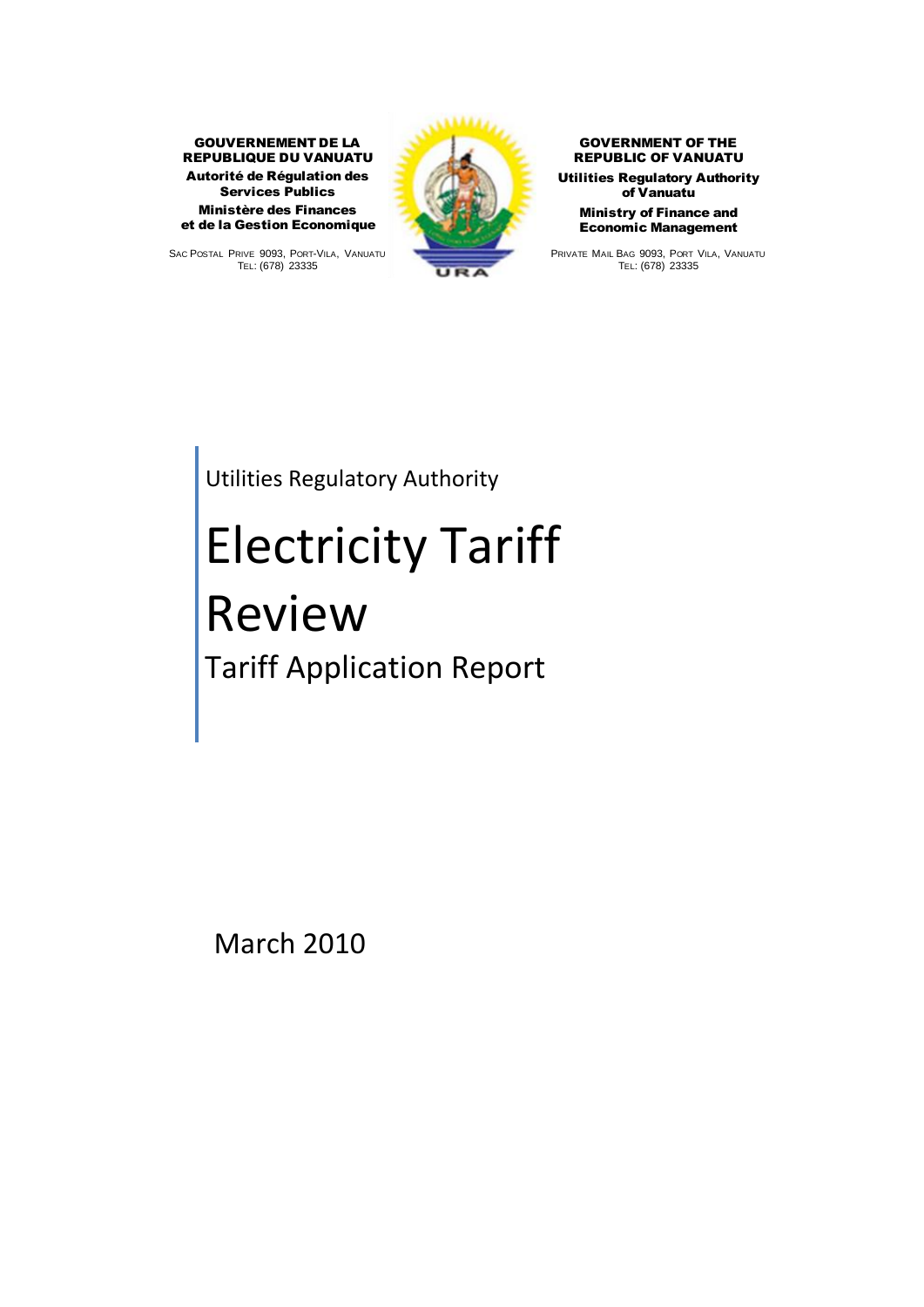<span id="page-1-0"></span>The Utilities Regulatory Authority (the URA) is Vanuatu's economic regulator of electricity and water services throughout Vanuatu. The Government of Vanuatu established the Utilities Regulatory Authority on 11 February 2008 under the *Utilities Regulatory Authority Act No. 11 of 2007* (the Act).

The URA is responsible for the regulation of certain services in the electricity and water sectors. Our role differs in each regulated industry but generally involves regulating prices, service standards, and market conduct and consumer protection. We also investigate and advise the Government on regulatory matters that affect Vanuatu"s regulated utilities*.*

The Act states that our primary objective is to regulate these utilities to ensure the provision of safe, reliable and affordable regulated services and maximise access to regulated services throughout Vanuatu.

The Vanuatu Government has awarded concession contracts for the provision of water and electricity services to a private operator. These contracts delegate the exclusive responsibility for the provision of water and electricity services in Port Vila, and electricity services in Luganville, Tanna Island and Malekula to UNELCO (a subsidiary of the SUEZ Group). The contracts specify rules regarding service coverage, the quality of service to be provided, and the maximum tariffs that may be charged for these services. As the counterparty to each of these contracts, the Government has been responsible for monitoring UNELCO"s compliance with the contractual provisions.

The Government's concern about the high cost of electricity has led to the URA undertaking a full review of the level and structure of tariffs for all concession areas. Under Section 2 paragraph 27 of the Luganville concession agreement and under Section 7.5 of the Port Vila concession agreement, and at the request of the Government, the electricity tariff will be reviewed as more than five years have lapsed since the previous review.

Johnson Naviti

Chairperson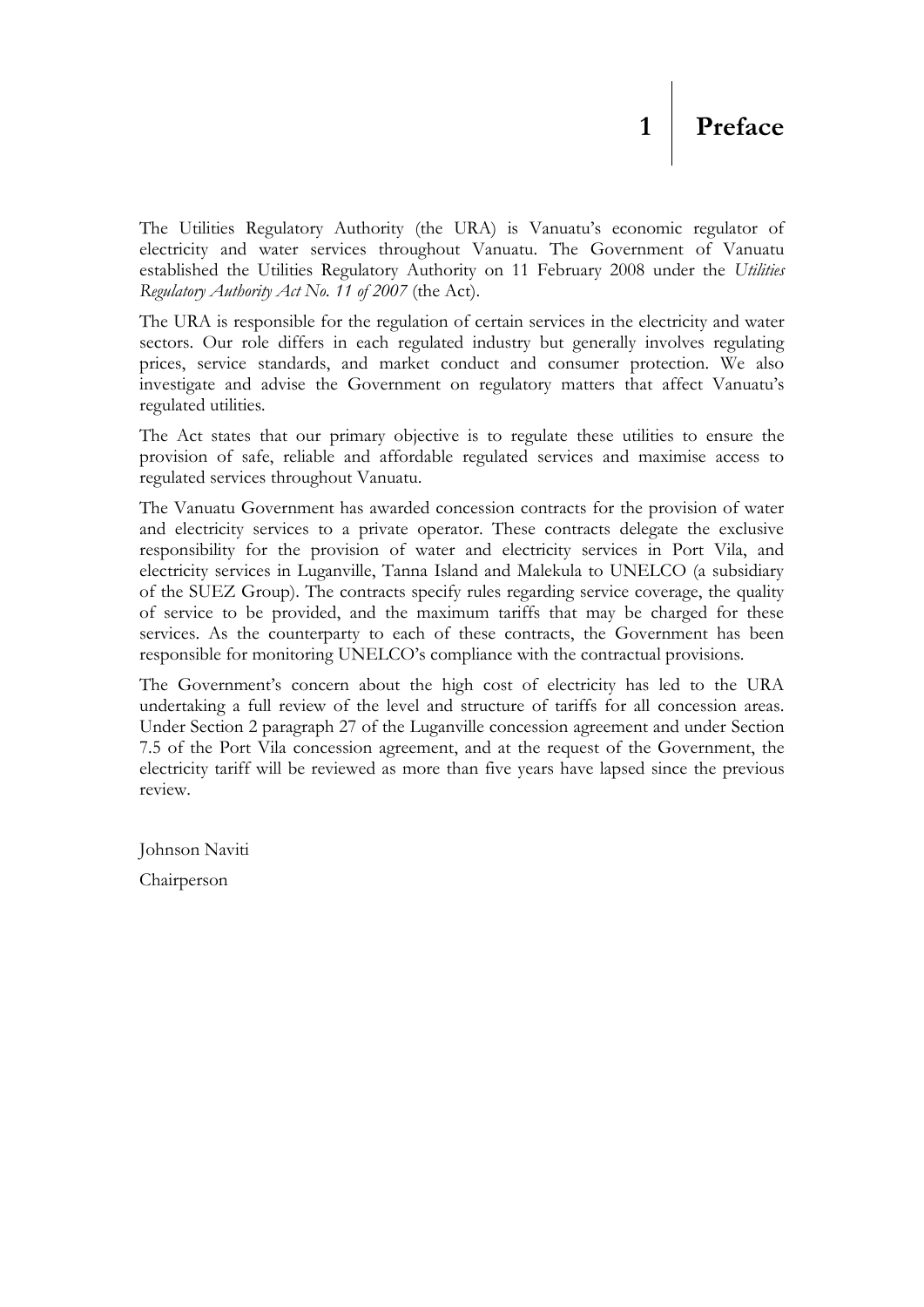# **CONTENTS**

| 1 | Preface |                                                           |    |  |
|---|---------|-----------------------------------------------------------|----|--|
| 2 |         | Introduction                                              |    |  |
|   | 2.1     | Background                                                | 5  |  |
|   | 2.2     | Electricity tariff review regulatory framework            | 6  |  |
|   | 2.3     | Electricity tariff review process                         | 7  |  |
|   | 2.4     | Purpose of this paper                                     | 8  |  |
|   | 2.5     | Structure of this paper                                   | 8  |  |
| 3 |         | <b>Tariff Setting Methodology</b>                         | 9  |  |
|   | 3.1     | Overview                                                  | 9  |  |
|   | 3.2     | Demand Forecast                                           | 10 |  |
|   | 3.3     | <b>Generation Forecast</b>                                | 10 |  |
|   | 3.4     | Cost Forecast                                             | 10 |  |
|   | 3.5     | <b>Regulated Asset Base</b>                               | 13 |  |
|   | 3.6     | Reasonable Return                                         | 13 |  |
|   | 3.7     | <b>Base Tariff</b>                                        | 14 |  |
|   | 3.8     | Indexation Formula                                        | 15 |  |
|   | 3.9     | Tariff Structure                                          | 16 |  |
| 4 |         | <b>UNELCO's Tariff Application Summary</b>                | 17 |  |
|   | 4.1     | Overview                                                  | 17 |  |
|   | 4.2     | Demand Forecast                                           | 17 |  |
|   | 4.3     | Generation Forecast                                       | 18 |  |
|   | 4.4     | Cost Forecast                                             | 20 |  |
|   | 4.5     | <b>Regulated Asset Base</b>                               | 22 |  |
|   | 4.6     | Reasonable Return                                         | 22 |  |
|   | 4.7     | <b>Base Tariff</b>                                        | 24 |  |
|   | 4.8     | Global Efficiency Assumptions                             | 24 |  |
|   | 4.9     | Tariff Structure                                          | 24 |  |
|   | 4.10    | Use of Sarakata Savings                                   | 25 |  |
|   | 4.11    | Integration of Renewable Energy in the Indexation Formula | 25 |  |
| 5 |         | <b>Next Steps</b>                                         | 26 |  |
|   |         | Appendix A: Base Assumptions used by UNELCO               | 27 |  |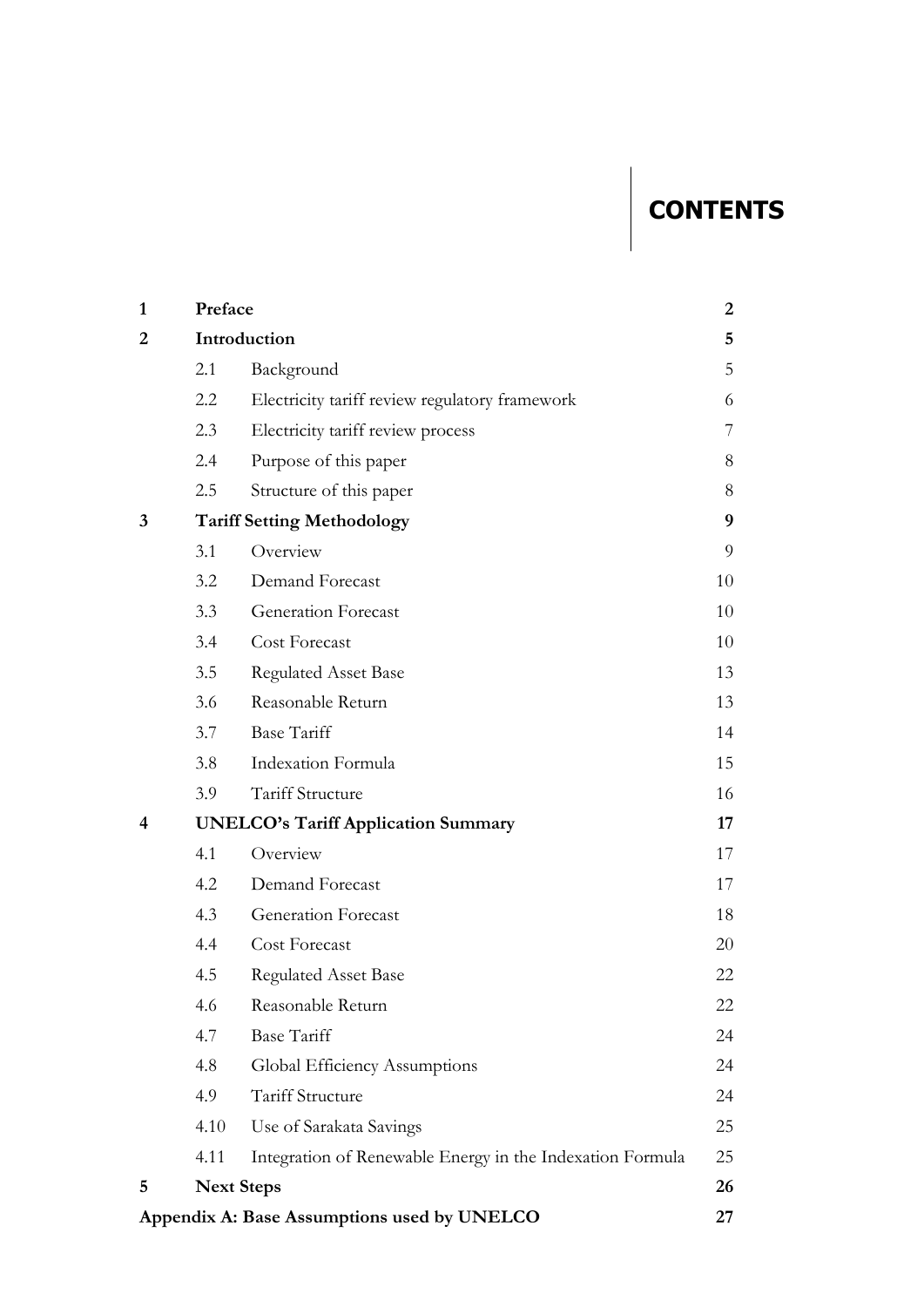| Appendix B - UNELCO's forecasts of wind generation  |  |
|-----------------------------------------------------|--|
| Appendix C - UNELCO's forecasts of hydro generation |  |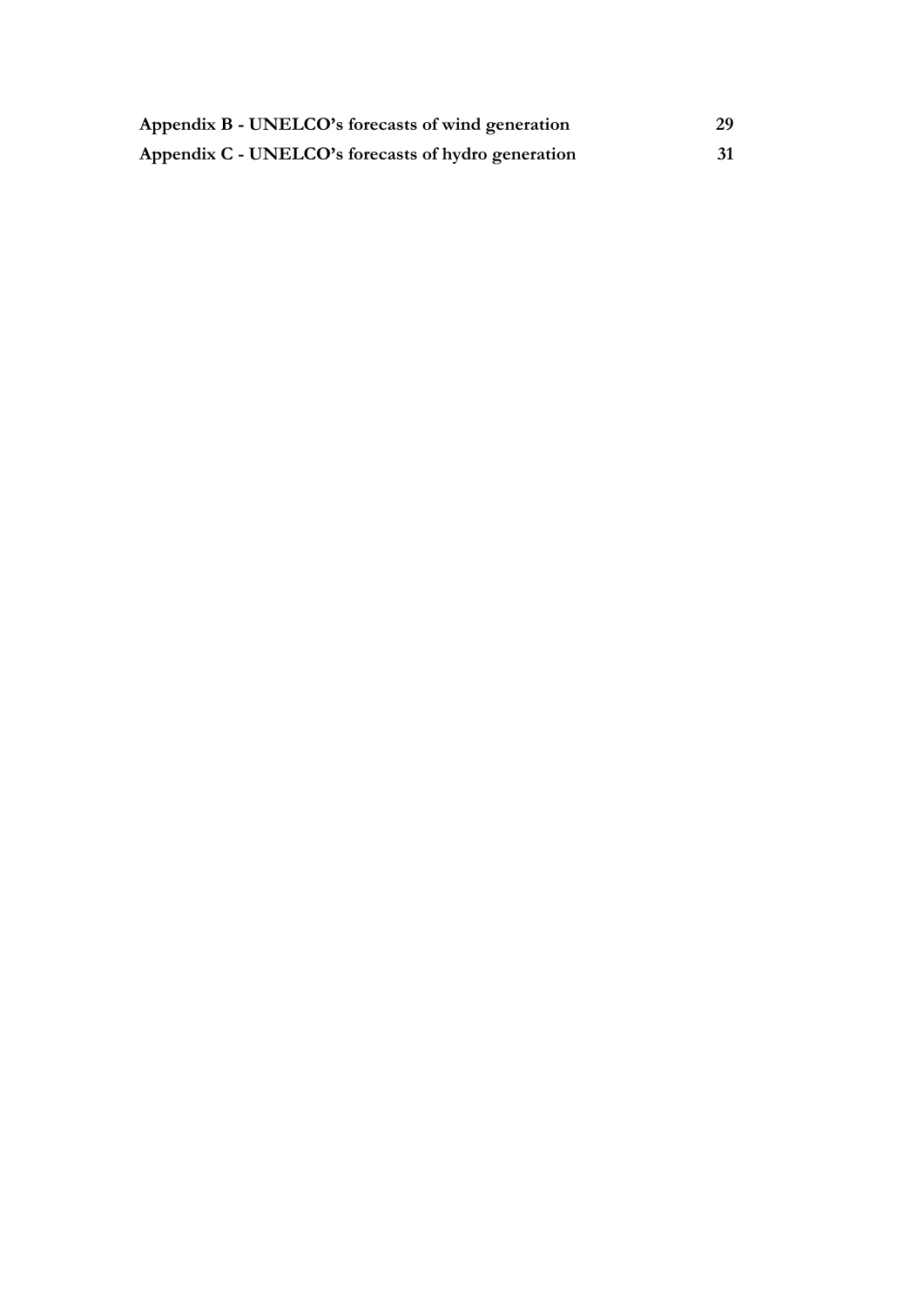#### <span id="page-4-1"></span><span id="page-4-0"></span>**2.1 Background**

The *Utilities Regulatory Authority Act No. 11 of 2007* (the Act) establishes the Utilities Regulatory Authority (the URA) of Vanuatu. The URA is a body corporate with perpetual succession, acting independently from the Government. The URA"s Commission consists of three Commissioners, a Chairperson and two part-time Commissioners of which one is the Chief Executive Officer of the Authority.

The Act empowers the URA to regulate certain utilities, in particular, the provision of electricity and water services in Vanuatu.

The URA's core functions with respect to existing water and electricity utilities include:

- Monitoring and enforcing existing concession contracts which include checking monthly  $\bullet$ price adjustments made by the utility, monitoring service standards and technical performance, reviewing yearly financial reports and auditing operating report processes;
- Renegotiating tariffs with the utility in accordance with the relevant concession contracts;
- $\bullet$ Manage consumer complaints by assisting consumers resolve grievances and/or complaints with the utilities;
- Advise Government on utility-related matters as requested; and
- Communicating with the Government, utilities, customers and the general public in order to provide information about matters or updates relating to utilities.

The Vanuatu Government has awarded concession contracts for the provision of water and electricity services to a private operator. These contracts delegate the exclusive responsibility for the provision of water and electricity services in Port Vila, and electricity services in Luganville, Tanna Island and Malekula to UNELCO (a subsidiary of the GDF SUEZ Group). The contracts specify rules regarding service coverage, the quality of service to be provided, and the maximum tariffs that may be charged for these services. As the counterparty to each of these contracts, the Government has been responsible for monitoring the utility company"s compliance with the contractual provisions.

The Act empowers the URA to exercise the functions and powers of the Government relating to the existing concession contracts for electricity and water supply services, which remain unchanged. Policies regarding electricity and water supply continue to be set by the relevant Government ministries and departments.

More than the required five years has lapsed since the previous review and the Government has expressed concern about the high cost of electricity. This has led to the URA undertaking a full review of the level and structure of electricity tariffs for all Concession areas.

Existing concession contracts between the Government and UNELCO provide clear specifications as to when tariff resets can occur. The contracts do not, however, make any provision for the methodology or process to be used for resetting tariffs. This electricity tariff review process conducted by the URA provides guidance for; negotiating the level and structure of consumer tariffs for all current electricity concession contracts.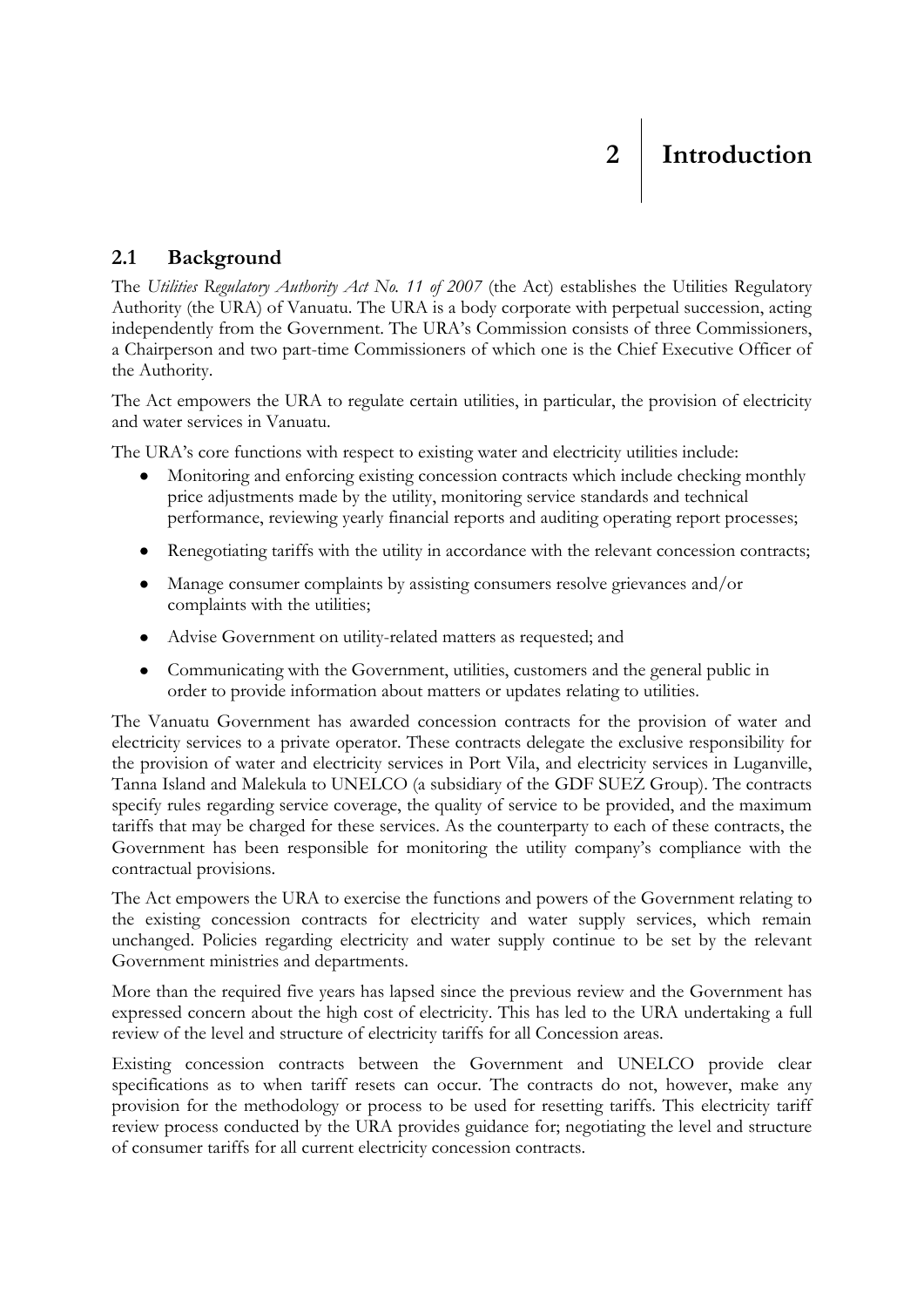The URA has commenced a full review of service standards, the cost of, and structure of tariffs for electricity services in Port Vila, Luganville, Tanna Island and Malekula.

Therefore, the URA will:

- Develop, in consultation with UNELCO, an approach and methodology for conducting  $\bullet$ tariff renegotiations now and in the future – to specify the principles, guidelines, process, and financial models needed for reviewing tariffs;
- Develop, in consultation with UNELCO, the information needed for an electricity tariff renegotiation, including accounting and technical definitions;
- Develop a view as to the reasonableness of service standards for electricity currently  $\bullet$ specified in the concession contracts, and the possible cost implications of any changes to the service standards, to inform its decision on whether to request changes in service standards in conjunction with any tariff renegotiation;
- Review the current costs to develop an estimate of the efficient cost of electricity service in Vanuatu and the associated revenue requirement for the utility;
- Assess the impact of alternative generation technologies such as wind, hydro and copra  $\bullet$ oil costs, revenue requirements and periodic tariff adjustments (due to corresponding variability of diesel volumes and prices);
- $\bullet$ Review the structure of tariffs for all concessions and determine the impact on consumers from alternative tariff schedules, including differentiated pricing between concession areas; and
- Review the tariff adjustment formulae for all concessions and recommend a method of  $\bullet$ indexation that ensures the viability of the operator and a fair price for consumers.

#### <span id="page-5-0"></span>**2.2 Electricity tariff review regulatory framework**

Section 20 of the *Utilities Regulatory Authority Act No 11 of 2007* sets out that the rights exercisable by the Government in the concession contracts described in Part B of Schedule 1 are assigned to the URA, but may only be exercised by the Authority upon receiving written approval of the relevant Minister.

On 25 March 2009 the URA wrote to the Minister for Lands Geology Mines and Water Resources and the Minister for Infrastructure and Public Utilities seeking approval to commence a review of electricity and water tariffs in Vanuatu.

On 17 June 2009, the Minister for Lands Geology Mines and Water Resources requested the URA to undertake a review of electricity in Vanuatu.

In accordance with sections 5 and 18 of the specification relating to the concession for the generation and supply of electric power in Luganville; sections 5 and 17 of the specification to the concession for the generation and supply of electric power in Port Vila; and article 31 and 32 of the Tanna and Malekula Island concession contract for the generation and public supply of electric power, the URA commenced as part of the tariff review a revision of the base price and of the adjustment formula concerning all concessions and has requested UNELCO"s assistance in providing the URA with all relevant accounts and statistical statements.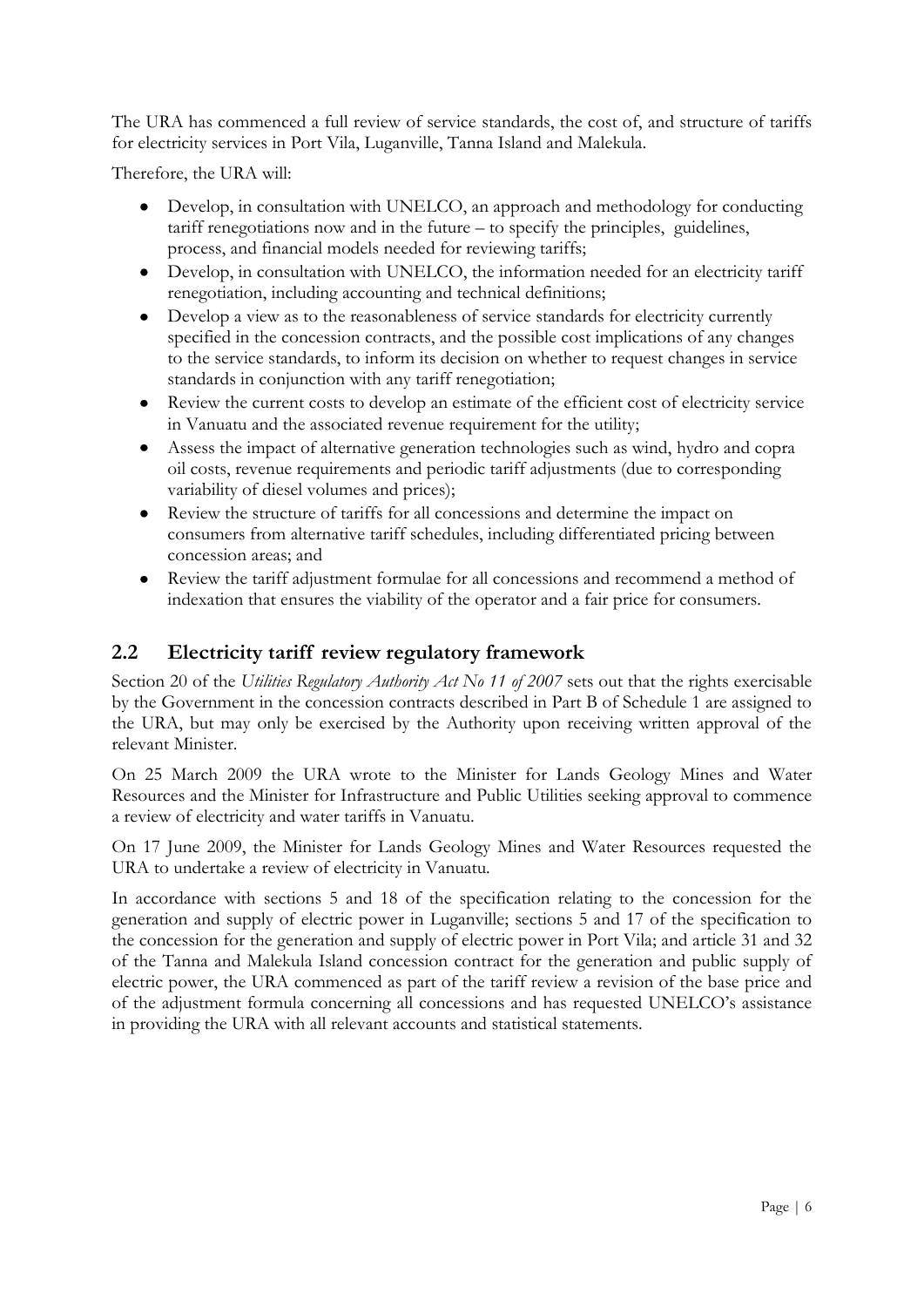#### <span id="page-6-0"></span>**2.3 Electricity tariff review process**

In April 2009, the URA published its Electricity Tariff Review Framework Paper inviting interested stakeholders to comment on issues set out in the paper in relation to the process and methodology of the tariff review.

The URA conducted two public consultation workshops to seek further comment on its proposed tariff review approach and methodology. The public consultation workshops were held in Port Vila and Luganville.

In developing its approach and methodology, the URA set out the following process for undertaking the tariff review:

- $\bullet$ **Establishing the methodology** for the tariff calculation. The URA establishes the method to be used to calculate the level of the tariff and informs UNELCO;
- $\bullet$ **Tariff application** submitted by UNELCO. UNELCO has submitted an application for a level of tariff using the methodology. The application takes the form of a completed financial model and a list of all the assumptions used in the model. The URA will provide a summary of the tariff application in the Electricity Tariff Application Report March 2010 (this document).
- **URA's Electricity Tariff Review Position Paper**. The URA will respond to the tariff  $\bullet$ application with its Electricity Tariff Review Position Paper, indicating the assumptions that the URA believes are appropriate for the setting of the tariff. Should these assumptions differ from the tariff application; the areas of difference will be highlighted and further comments provided by the URA. The Electricity Tariff Review Position Paper will also set out the URA's recommended tariff formula.
- **Consultation**. The Electricity Tariff Application Report March 2010 and Electricity  $\bullet$ Tariff Review Position Paper March 2010 will be made available to the public and all interested stakeholders. The URA will invite submissions on its Electricity Tariff Review Position Paper from the public, Government, UNELCO and other interested stakeholders.
- **URA's Final Decision & Tariff Recommendation**. Following consultation on the URA"s Electricity Tariff Review Position Paper March 2010, the URA will publish its final recommended tariff. In the event that the final tariff is not agreed between the Government and UNELCO the matter will be referred to arbitration, as specified within the concession agreements. Following agreement on the new tariff level, structure, and formula, the new tariff will take effect upon signing of an addendum to the concession contracts by the Government and UNELCO.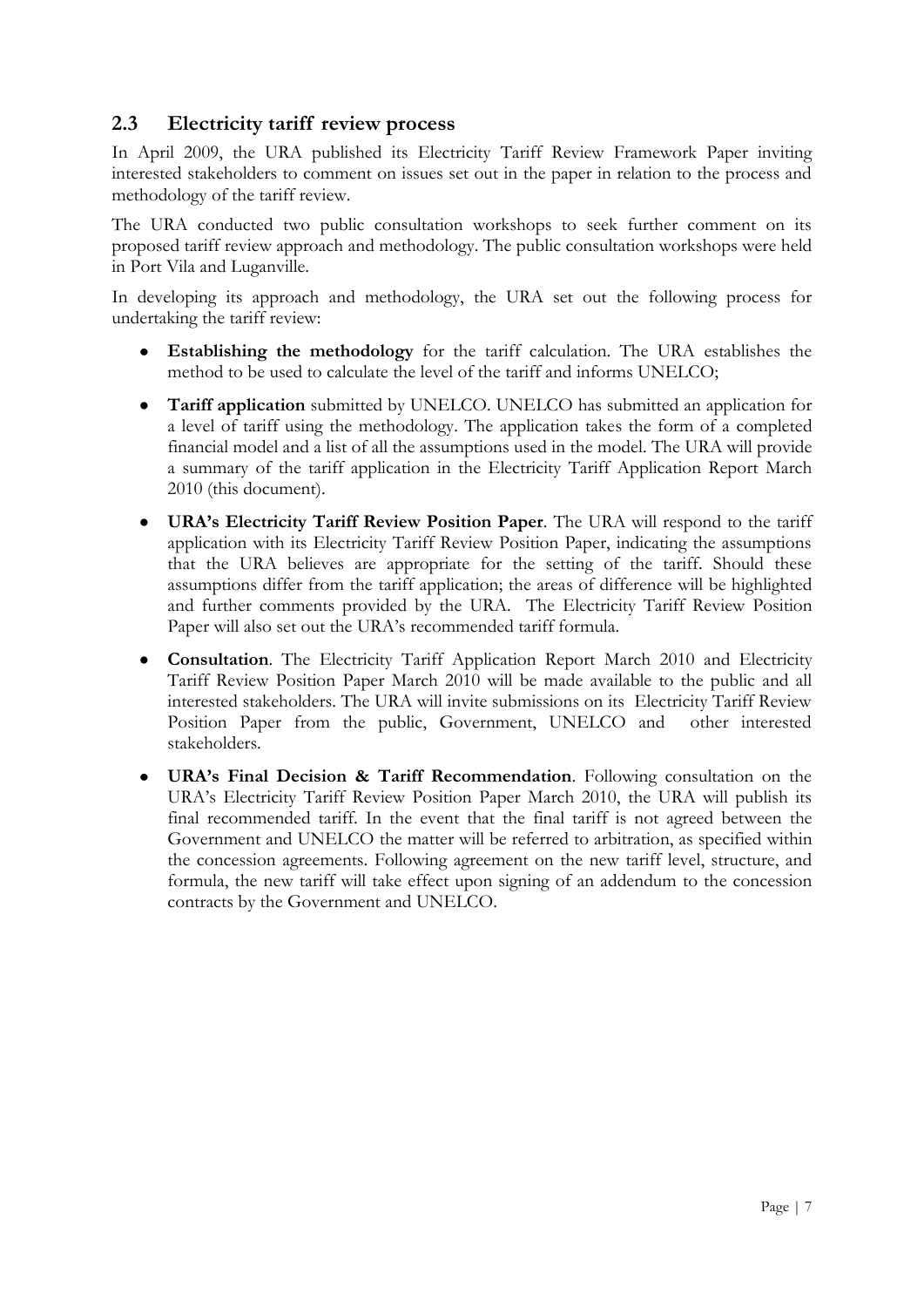#### <span id="page-7-0"></span>**2.4 Purpose of this paper**

This paper sets out the approach and methodology for calculating and setting the electricity price for the four UNELCO electricity concessions. As part of this process, UNELCO are required to submit its tariff application to the URA setting out the basis for its proposed electricity tariff. This paper describes UNELCO"s assumptions set out in its tariff application, including any supporting evidence as provided by UNELCO. .

#### <span id="page-7-1"></span>**2.5 Structure of this paper**

- $\bullet$ Section 3 describes the tariff-setting methodology.
- Section 4 describes the assumptions used in the tariff application submitted by UNELCO and provides an explanation of these assumptions where provided by UNELCO.
- Section 5 describes the next steps of the tariff review process.
- Appendix A includes a description of the assumptions provided by UNELCO in calculating their tariff application.
- Appendix B sets out UNELCO"s proposed forecasts for wind generation.  $\bullet$
- Appendix C sets out UNELCO"s proposed forecasts for hydroelectric generation.
- Appendix D sets out UNELCO"s Letter of Confirmation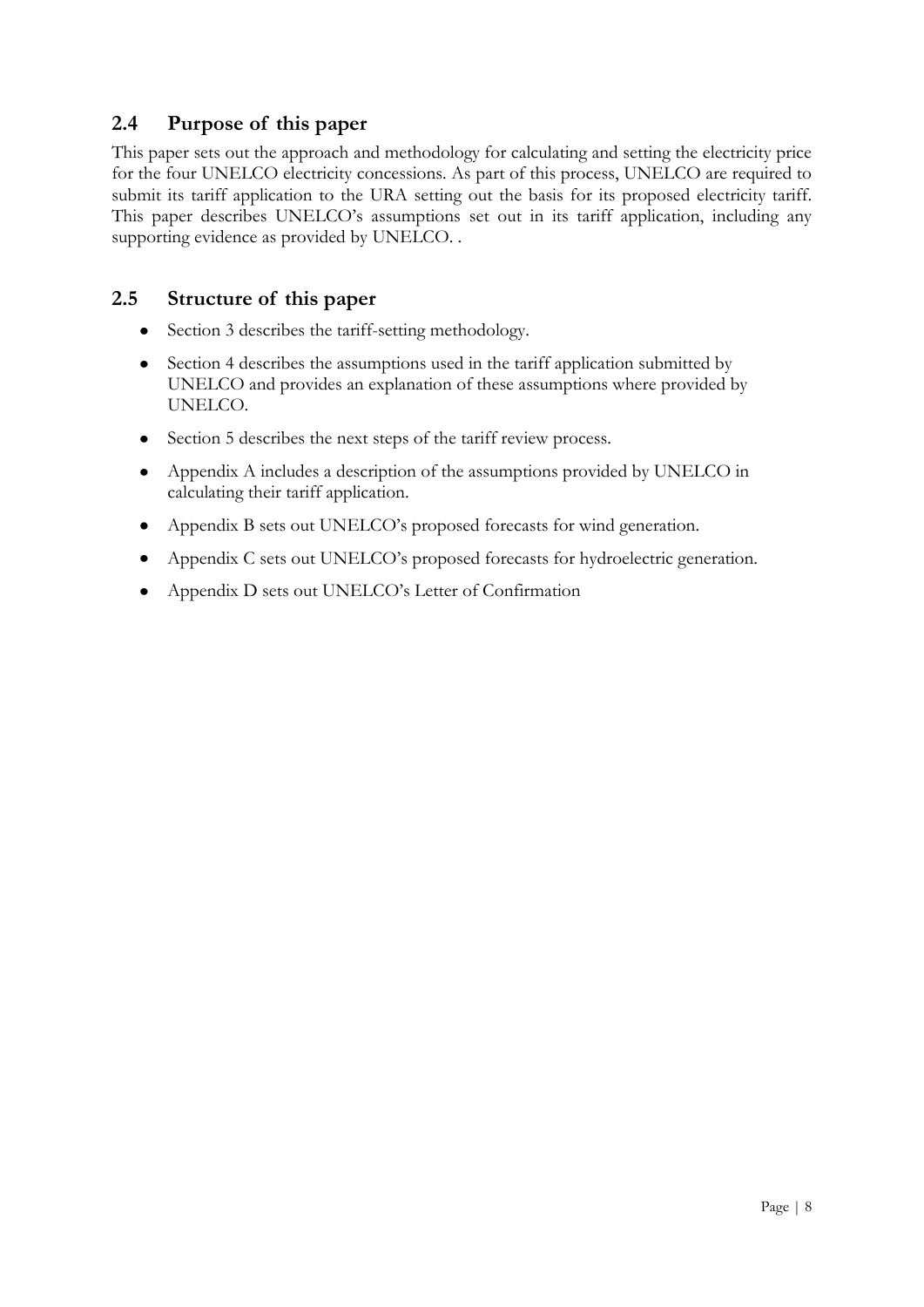# <span id="page-8-0"></span>**3 Tariff Setting Methodology**

#### <span id="page-8-1"></span>**3.1 Overview**

The tariff will be set based on the principle that a fair price for consumers is one where the operator covers the reasonable costs of providing a reasonable level of service and makes a reasonable return. The calculation will be performed using a financial model built by the URA. Figure 3.1.1 below gives an overview of the different elements of the model.



The methodology is applied in the following way:

- The Base Tariff  $(P_0)$  is set at a level to ensure that UNELCO cover the reasonable costs  $\bullet$ of providing electricity, and earn a reasonable return on the capital they have invested in electricity infrastructure.
- The Cost Forecast is based on predictions of the costs associated with providing a  $\bullet$ forecast level of generation, in order to meet the forecast demand.
- The level of capital invested in electricity is referred to as the Regulated Asset Base  $\bullet$ (RAB). The tariff is set to ensure UNELCO earn a reasonable level of return on capital they have invested in this asset base. The reasonable rate of return is estimated as the weighted average cost of capital (WACC).
- $\bullet$ The Indexation Formula allows the passing through of some external cost changes to electricity customers, for example fuel, wage, and materials cost inflation. The price calculated each month using the Indexation Formula is referred to as P.
- $\bullet$ The Tariff Structure creates the final electricity prices that will be paid by the different groups of customers for fixed monthly fees and per kWh based on the price P.

The methodology has been designed to calculate a price for five calendar years from 2010 to 2014. Each of the elements shown above is described in detail in the following sections 3.2 to 3.9.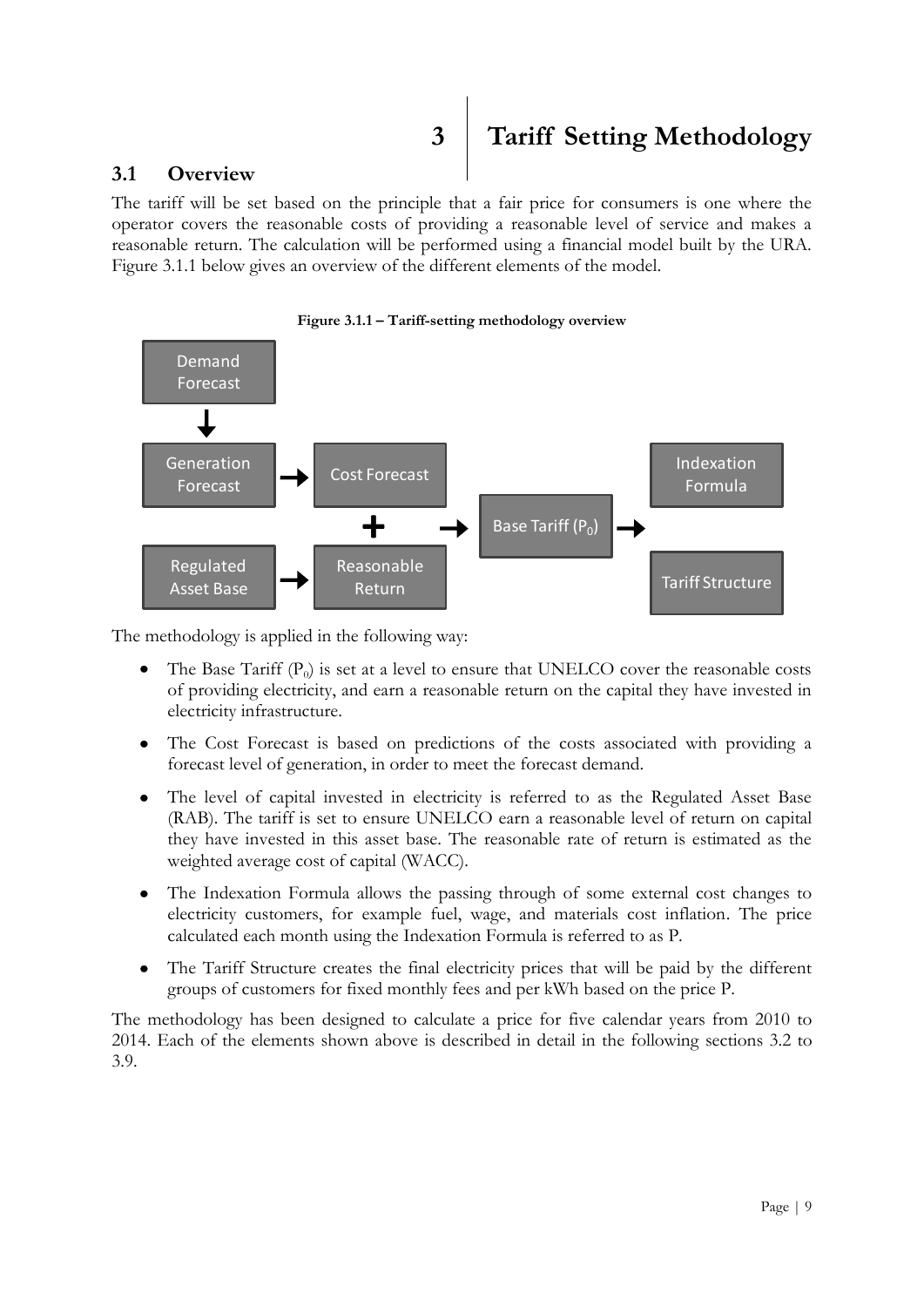#### <span id="page-9-0"></span>**3.2 Demand Forecast**

The Demand Forecast estimates electricity consumption in the four concessions for the period 2010 to 2014. The level of demand determines the amount of electricity that needs to be produced, which in turn determines the fuel cost of producing that level of electricity. Also, the level of demand determines the revenue that UNELCO will earn. The bills that customers pay depend on the number of kWh consumed in a month, and the kVA rating of their connection. The Demand Forecast is made up of monthly forecasts of kWh and kVA by concession by customer group (see section 3.9 for a description of existing customer groups). Forecasts are created by estimating annual percentage (%) growth for each concession and consumer group.

#### <span id="page-9-1"></span>**3.3 Generation Forecast**

The Generation Forecast predicts how power will be generated to meet the estimated demand. Each concession has different generation sources:

| Concession<br>area | Generation sources (capacity, megawatts) |
|--------------------|------------------------------------------|
| Port Vila          | Port Vila diesel (9.22 MW)               |
|                    | Tagabe diesel/copra (11.2 MW)            |
|                    | Wind farm $(3.025 \text{ MW})$           |
| Luganville         | Luganville diesel (2.9 MW)               |
|                    | Sarakata hydro (1.2 MW)                  |
| Malekula           | Diesel/copra plant $(400 \text{ kW})$    |
| Tanna              | Diesel plant (440 kW)                    |

**Table 3.3.1 – Generation sources by concession**

For each concession, a forecast is made for how each of the generation sources will be used to meet the forecast demand. For the renewable sources (wind in Port Vila and hydro in Luganville), a forecast is created using the available historic information. The renewable sources are assumed to be used first to meet demand. The remaining power requirements are assumed to be generated from fuel-based sources. A fuel mix of diesel and copra is estimated, along with estimated fuel efficiency of the diesel and copra generators. This is used to calculate the amount of fuel required.

#### <span id="page-9-2"></span>**3.4 Cost Forecast**

The Cost Forecast estimates the reasonable costs of providing electricity services in the four concession areas. Fuel costs are calculated on a monthly basis from the Generation Forecast. All other costs are calculated on an annual basis and forecasted over the 5 year concession period.

The different areas of costs considered are shown in the following subsections.

#### **3.4.1 Fuel costs**

The Generation Forecast estimates the amount of diesel and copra required to meet the forecast electricity consumption. By forecasting prices of diesel and copra, it is then possible to estimate the cost of fuel. The global price of fuel is highly volatile, so the Indexation Formula is designed to adjust the price of electricity to allow UNELCO to cover the reasonable cost of fuel.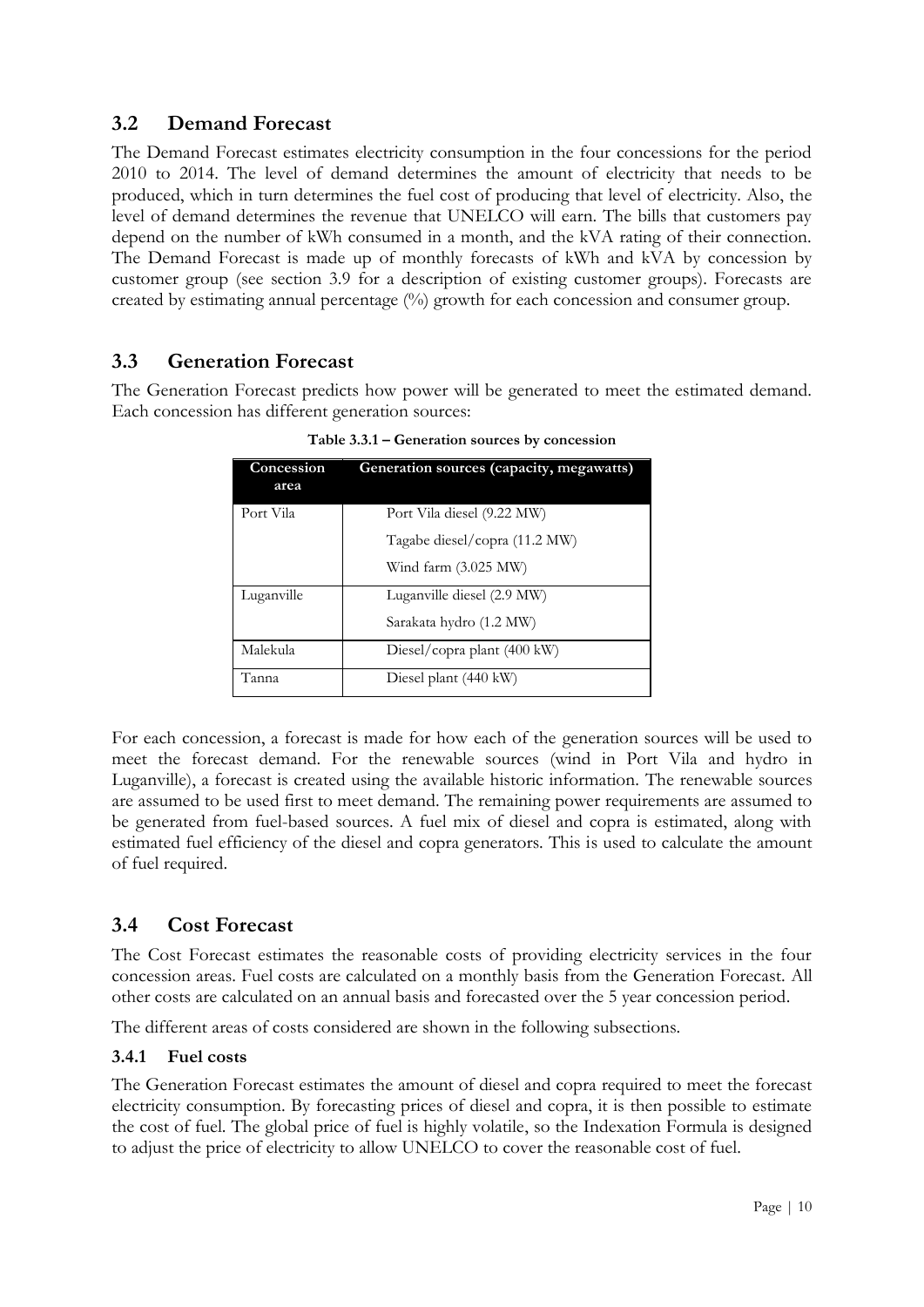The Fuel Cost also includes a "Theoretical Diesel Cost" for the full amount of the Sarakata savings as defined in the Addendum to the Luganville concession for the handing over of the Sarakata Hydro plant.

#### **3.4.2 Staff costs**

Staff costs are the wage and salary costs of staff, and the labour related on-costs directly incurred in the provision of electricity. The Indexation Formula is also designed to adjust the price of electricity for changes in general wage levels.

In order to avoid double-counting, the allowance for staff costs for running the Sarakata hydro plant should be subtracted from the forecast of staff costs. Under section 22 of the Addendum to the Luganville concession agreement regarding the handing over of the Sarakata hydro plant, the amount set out for staff costs for running the Sarakata hydro plant is 10m vatu.

This is deducted from the Staff costs as these costs are included in the Theoretical Diesel Costs for Luganville.

#### **3.4.3 Goods and other purchases**

Goods and other purchases includes all other current costs other that fuel and staff costs, incurred in the provision of electricity. The Indexation Formula is also designed to adjust the price of electricity for changes in general goods prices.

In order to avoid double-counting, the allowance for maintenance and miscellaneous costs for running the Sarakata hydro plant should be subtracted from the forecast of goods and other purchases costs. Under sections 21 and 23 of the Addendum to the Luganville concession agreement regarding the handing over of the Sarakata hydro plant, the amount stipulated for maintenance and miscellaneous costs for running the Sarakata hydro plant 4m and 6m vatu respectively.

This is deducted from Goods and other purchases as these costs are included in the Theoretical Diesel Costs for Luganville.

#### **3.4.4 Taxes**

UNELCO pays no corporate profit taxes but does pay other duties taxes and levies. Where theses are incurred in the provision of electricity they form part of UNELCO"s costs.

#### **3.4.5 Provisions**

Provisions are estimates of costs that may occur in the future and where they are reasonably incurred in the provision of electricity form part of UNELCO"s costs. Provisions related to the production of electricity include:

- Provisions pour indemnités de fin de carrière (Provision for pensions)
- **Provisions pour cas de force majeure (Provisions for force majeur events)**
- Provisions pour dépréciation des créances (Provision for account receivable depreciation)
- **Provisions pour dépréciation des stocks (Provision for depreciation of stocks).**
- Provision pour renouvellement autres (Provision for renewal other, as specified in Section 5 of the concession agreement)

In order to avoid double-counting, the allowance for the provision for renewal of the Sarakata hydro plant should be subtracted from the forecast of provisions. Under sections 8 and 26 of the Addendum to the Luganville concession agreement regarding the handing over of the Sarakata hydro plant, the amount stipulated for the provision for renewal is 10m vatu.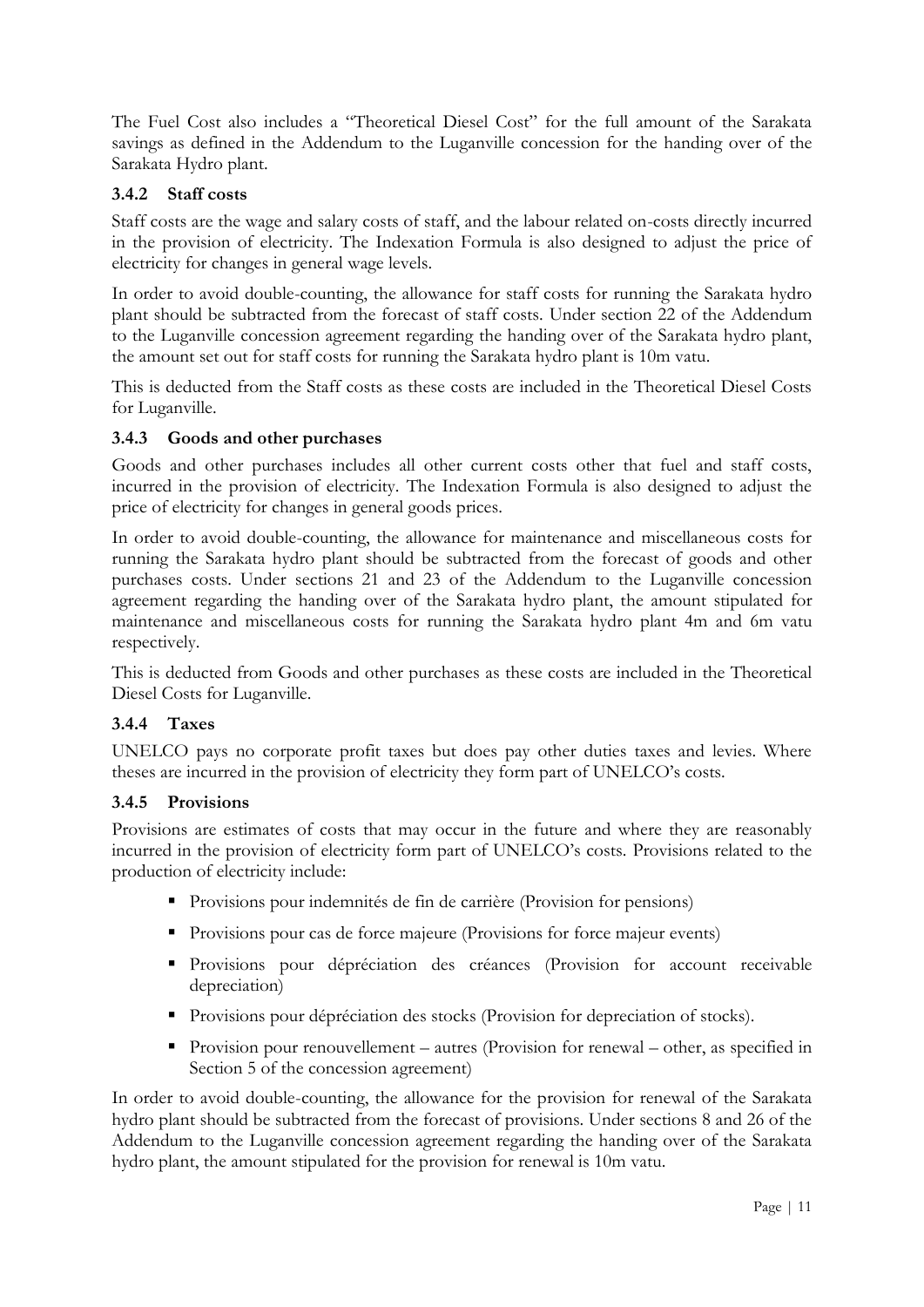This is deducted from provisions as this is included in the Theoretical Diesel Costs for Luganville.

#### **3.4.6 Depreciation & Caducité**

Section 4, 7 and 8 of the concession agreement defines how depreciation will be calculated in UNELCO"s accounts and thus how it is treated in the tariff review. Deprecation method and inclusion in costs is dependent on the type of asset:

- Infrastructure assets (Concession Fixed Assets) financed by the concessionaire are to be depreciated on an "asset transfer" basis (concession accounting)
- Infrastructure assets financed by third parties are not depreciated at all
- Private assets are to be depreciated by applying coefficients specified in the concession contract
- Intangible assets are not included in estimating the reasonable cost of service.

Depreciation of assets required to operate the concession is included at re-evaluated cost value in the Cost Forecast.

#### **3.4.7 Sarakata savings**

The 1995 addendum to the Luganville concession contract for the handing over of the Sarakata hydro plant to UNELCO specifies that the fuel savings resulting from generation electricity with the hydro plant should be used to cover the running costs of the hydro plant and the remainder held in the Sarakata Special Reserve Fund.

The method of calculating the savings is specified in the addendum. These savings are included in the Fuel costs as "Theoretical Diesel Cost" for Luganville. The addendum also specifies how the costs of running the hydro plant are calculated. They are:

- 4m vatu for maintenance (Section 21)
- 10m vatu for personnel (Section 22)
- 6m vatu for miscellaneous costs (Section 23)
- 10m vatu for a provision for renewal of the hydro plant. (Section 26)

Each of these amounts is deducted from the Cost forecast as described in the subsections above so as to avoid double-counting.

#### **3.4.8 Costs not related to regulated services**

Costs included in UNELCO"s profit and loss statement (P&L) but excluded from the tariff calculation are as follows:

- **Production Immobilisée.** In UNELCO"s accounts, the costs of investment in the network are included in the cost side of the P&L statement. UNELCO are compensated for these costs through depreciation and the return on their assets. The value of these costs also included in the revenue side of UNELCO"s P&L as "Production immobilisée". This value is deducted from the Cost Forecast in order to avoid double-counting.
- **Production Vendue.** UNELCO include the costs of building extensions and other works in the P&L. These costs are recovered from customers. This revenue is included in the P&L as "Production Vendue". The revenue figure is deducted from costs, subject to a 3% assumed profit for UNELCO.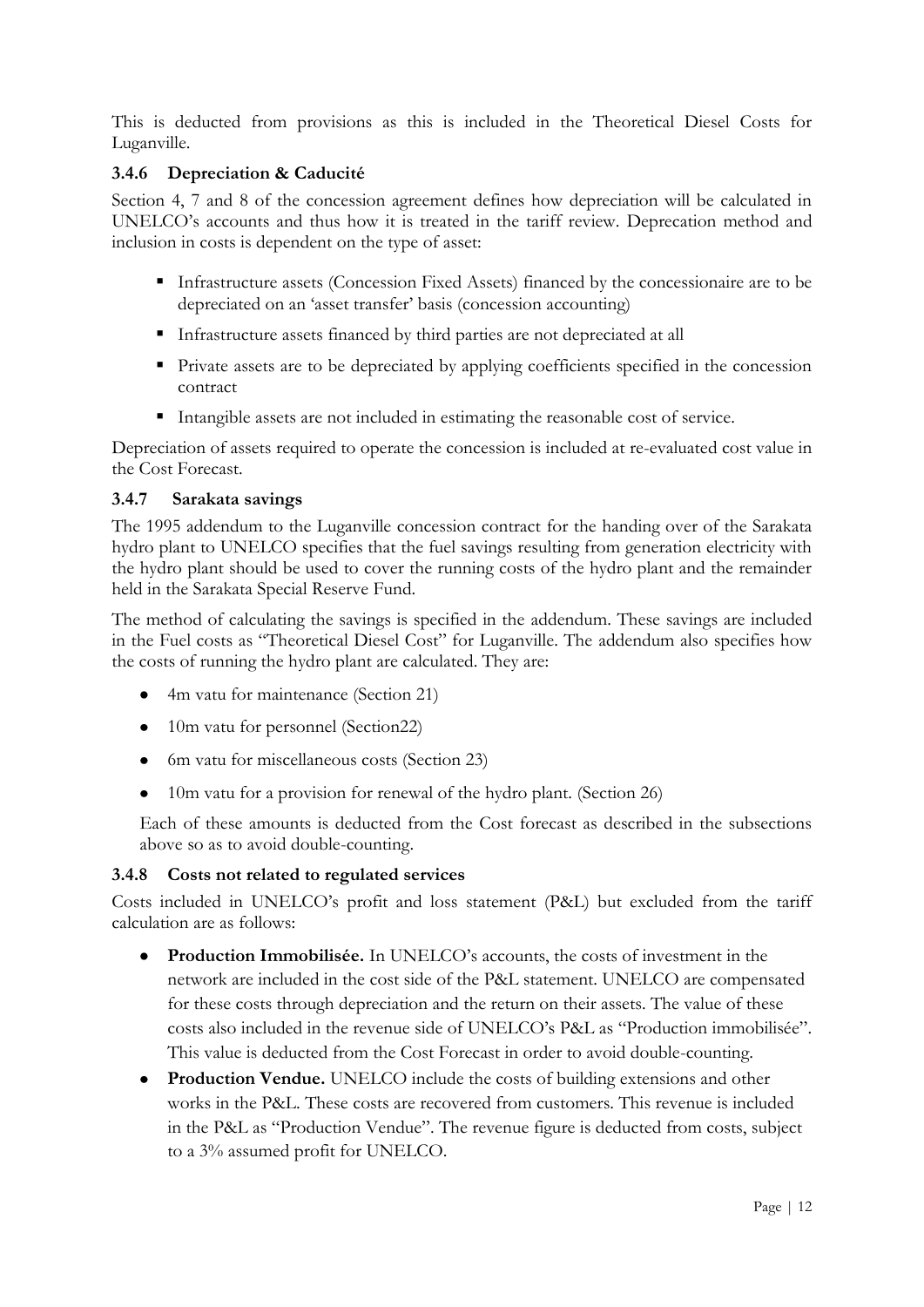- **Intérêts et Charges Assimilés.** Interest charges are removed to avoid double-counting as they are covered in the Reasonable Return on assets.
- **Reprise sur provision**. Where costs have been met by taking money from provision  $\bullet$ funds, this amount is deducted from costs to avoid double-counting.

#### <span id="page-12-0"></span>**3.5 Regulated Asset Base**

The Regulated Asset Base represents the level of investment held by the operator in assets required to provide electricity generation, transmission, distribution and supply. This is calculated as the Net Book Value of all concessionaire-funded concession assets, plus any private assets owned by the operator that are necessary for the provision of electricity. It does not include any intangible assets, assets funded by third parties, financial assets or works in progress.

The method of valuing concession assets is specified in Section 8 of the concession contracts. The concession agreements specify that the assets be re-valued annually according to the index of "Matériel" published in the "Journal Officiel" (New Caledonia Gazette) in the series of costs of construction materials (reference 28IM).

#### <span id="page-12-1"></span>**3.6 Reasonable Return**

One of the primary aims of the methodology is to allow for a reasonable return on investment in the concession. This creates the incentive for further investment in expanding electricity supply in Vanuatu. This reasonable return is set to be equal to an estimate of a reasonable cost of capital for the concession. This also incentivises the operator to raise capital efficiently, as there is a financial benefit of minimising capital costs.

The method of estimating a reasonable Weighted Average Cost of Capital (WACC) is described in sections 3.6.1 and 3.6.2.

#### **3.6.1 Weighted Average Cost of Capital (WACC)**

The WACC is applied to the Regulated Asset Base (RAB) to calculate the value of the reasonable return.

Capital can be raised in two ways: through debt or equity. Both methods have an associated cost – interest payments and dividends respectively. The level of cost for each type of capital is influenced by the perceived riskiness of the investment: the higher the risk, higher returns must be offered to sources of capital, resulting in a higher cost of capital. The process of determining a reasonable return estimates the appropriate return for each source of capital. The cost of capital is weighted by their respective contributions to the total capital base.

 $WACC = (R_e \times % of capital that is equity) + (R_d \times % of capital that is debt)$ 

where

 $R_e$  = return on equity capital

 $R_d$  = return on debt capital

The method of estimating the appropriate returns from each type of capital is the Capital Asset Pricing Model (CAPM), explained below.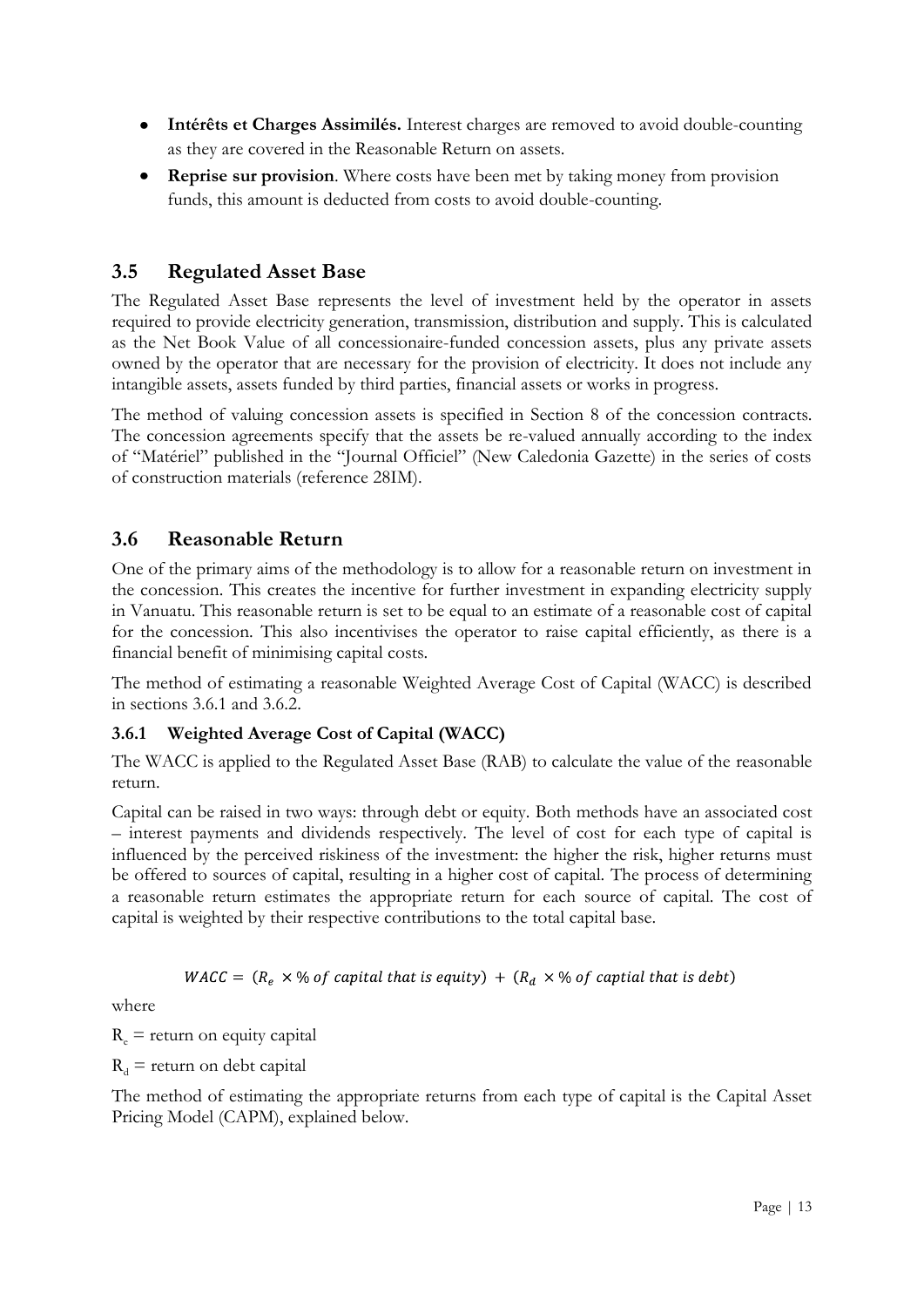#### **3.6.2 Capital Asset Pricing Model (CAPM)**

The Capital Asset Pricing Model (CAPM) provides an estimate of the required return for risky assets as the sum of the return from risk-free assets and an appropriate risk premium. The calculation is slightly different for debt and equity:

Cost of Equity

$$
R_e = r_f + \beta(MRP)
$$

where

 $R_e$  = required return on equity

 $R_f$  = the risk free rate of return is the return an investor could reasonably expect if they invested their money in a riskless investment. As the market rarely offers a riskless investment, a proxy for the risk free rate is applied

 $β =$  is the scaling factor beta (β) to be applied to the market risk premium, it measures the volatility of the specific assets relative to the entire market. If the assets are more volatile than the market average, then the beta to be applied is greater than one

MRP = the market risk premium is the rate of return earned on a well-diversified portfolio of assets over the risk free rate for a business similar to the business in question

#### Cost of Debt

$$
R_d = r_f + DRP
$$

where

 $R_d$  = required return on debt

 $R_f$  = is the risk free

 $DRP =$  is the Debt Risk Premium based on the credit risk of the debt for a business similar to the business in question

#### <span id="page-13-0"></span>**3.7 Base Tariff**

The Base Tariff is set at a level where the operator earns revenue from electricity sales equal to the Cost Forecast plus a Reasonable Return. It is calculated as an average over five years, assuming constant input prices (fuel, wages, and materials)

The Base Tariff is calculated by:

- Forecasting the Total Demand (kWh and kVA)
- Applying the WACC to the Regulated Asset Base to give the Reasonable Return
- Adding the Reasonable Return and Costs to give a Total Required Revenue
- Divide Total Required Revenue by the forecast Total Demand to give the Base Tariff value of  $P_0$ .

$$
P_0 = \frac{Forecasted\;Costs + Reasonable\; Return\; on\; Regulated\; Asset\; Base}{Total\; Demand}
$$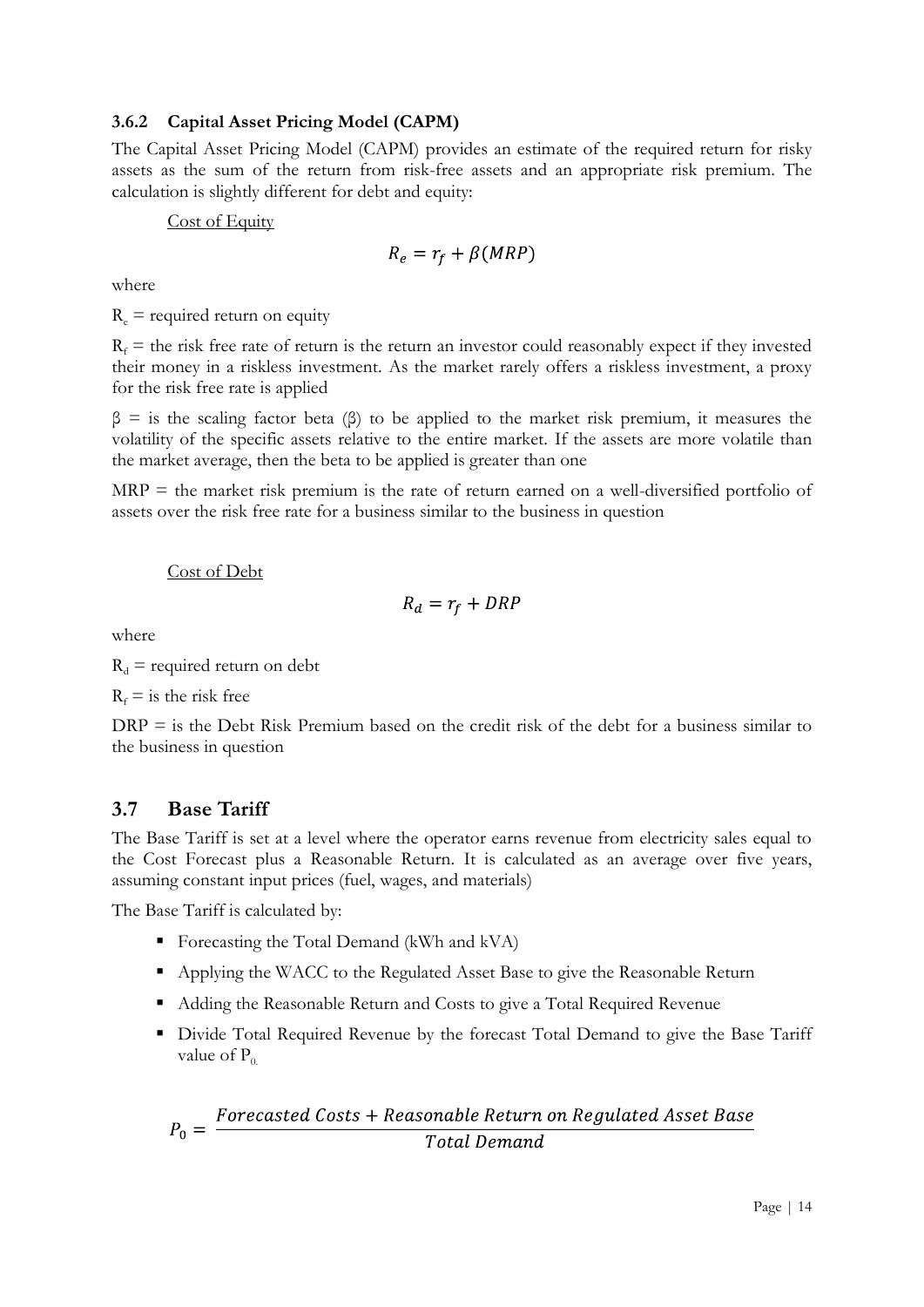The Base Tariff is referred to as  $P_0$ . This is used in the tariff indexation formula to calculate the price of electricity each month. The monthly calculated price is referred to as P (not to be confused with  $P_0$ ), and is used with the Tariff Structure to set the prices paid by customers. The indexation formula is described in the section 3.8.

#### <span id="page-14-0"></span>**3.8 Indexation Formula**

The purpose of the indexation formula is to allow fluctuations in certain input prices (fuel, wages and materials) to be passed through to electricity customers. This is so that UNELCO can collect sufficient revenue to supply electricity services should input prices increase, and also that customers can benefit when input prices fall.



**Figure 3.8.1 – Indexation components**

The current structure of the indexation formula is shown in Figure 3.8.1. Ideally the coefficients should match UNELCO"s cost structure.

The current tariff indexation formula, as set out in the Addendum Varying the Tariffs (2007) in the Port Vila electricity concession agreement is:

$$
P = P_0 \times \left\{ 0.09 + \left( 0.44 \times \frac{G}{G_0} \right) + \left( 0.17 \times \frac{M}{M_0} \right) + \left( 0.30 \times \frac{IM}{IM_0} \times \left[ 0.60 + 0.40 \times \frac{C}{C_0} \right] \right) \right\}
$$

UNELCO were not requested to submit revised weights of the tariff formula as part of the tariff application. Revised weights of the tariff formula will be proposed in the Electricity Tariff Review Position Paper March 2010 which will be published by the URA as the next step of the Tariff Review process. Submissions will then be requested in response to the proposal.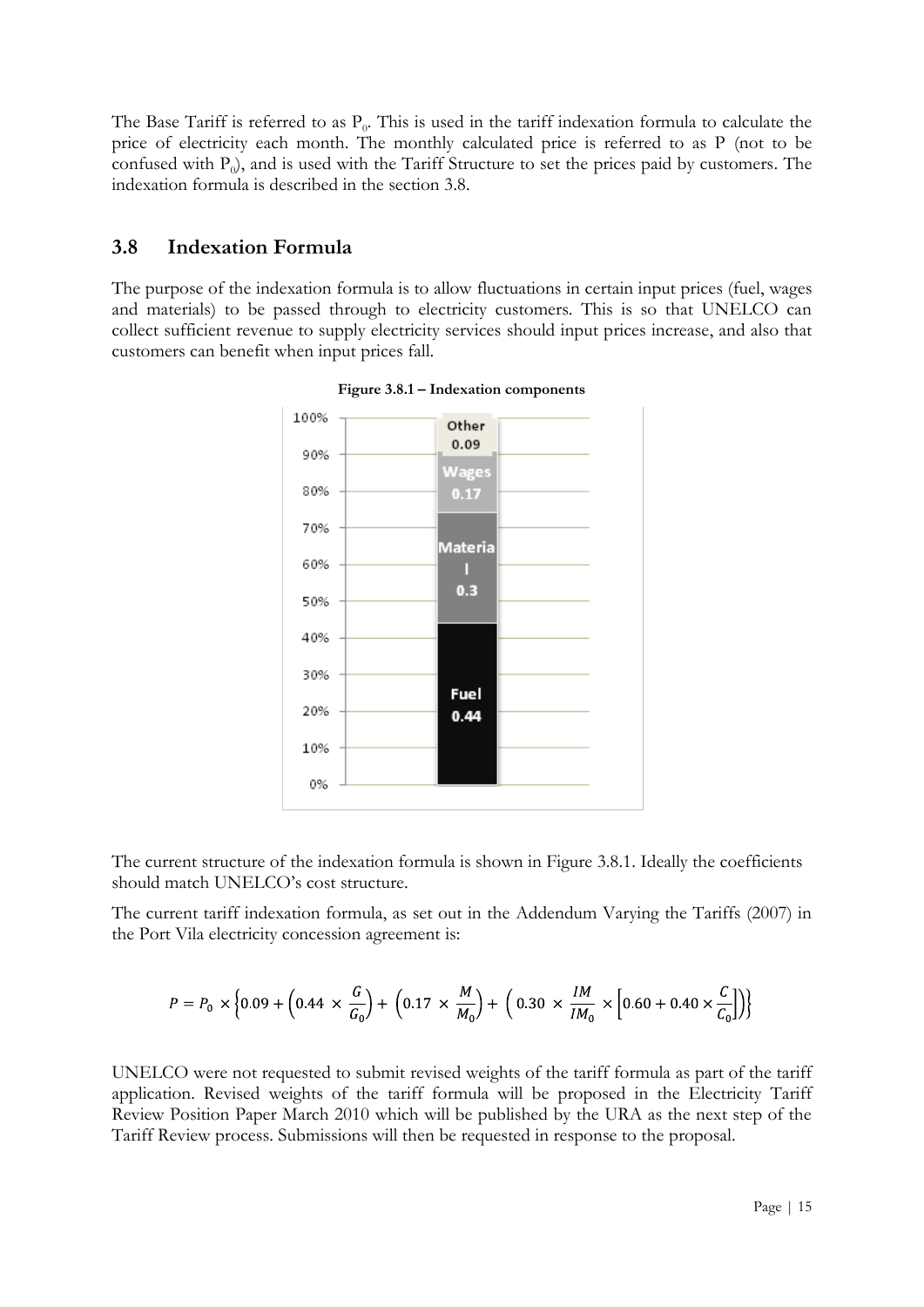#### <span id="page-15-0"></span>**3.9 Tariff Structure**

The tariff structure defines the prices charged to different customer groups, based on the monthly price P. Table 3.9.1 shows the current tariff structure.

| Customer group                  | Price per kWh                                                                                       | Monthly fixed charge             | Security deposit                  |
|---------------------------------|-----------------------------------------------------------------------------------------------------|----------------------------------|-----------------------------------|
| <b>Small Domestic Consumers</b> | Up to 60 kWh = $0.62 \times P$<br>61 to 120 kWh = $0.93 \times P$<br>Over 120 kWh = $1.70 \times P$ | None                             | $70 \times P$                     |
| Business Licence Holders -      | $0.87 \times P$                                                                                     | $20 \times P$ per subscribed kVA | $150 \times P$ per subscribed kVA |
| Low Voltage                     |                                                                                                     |                                  |                                   |
| Sports Fields                   | $1.00 \times P$                                                                                     | None                             | None                              |
| Public Lighting                 | $0.54 \times P$                                                                                     | None                             | None                              |
| Other Low Voltage Users         | $0.96 \times P$                                                                                     | 19 x P per subscribed kVA        | $150 \times P$ per subscribed kVA |
| High Voltage Users              | $0.70 \times P$                                                                                     | 25 x P per subscribed kVA        | 150 x P per subscribed kVA        |

**Table 3.9.1 – Current Tariff Structure**

The current tariff structure is set out in Section 5 of the Specifications (1986) and section 7 of the 1997 Addendum of the Port Vila concession agreement.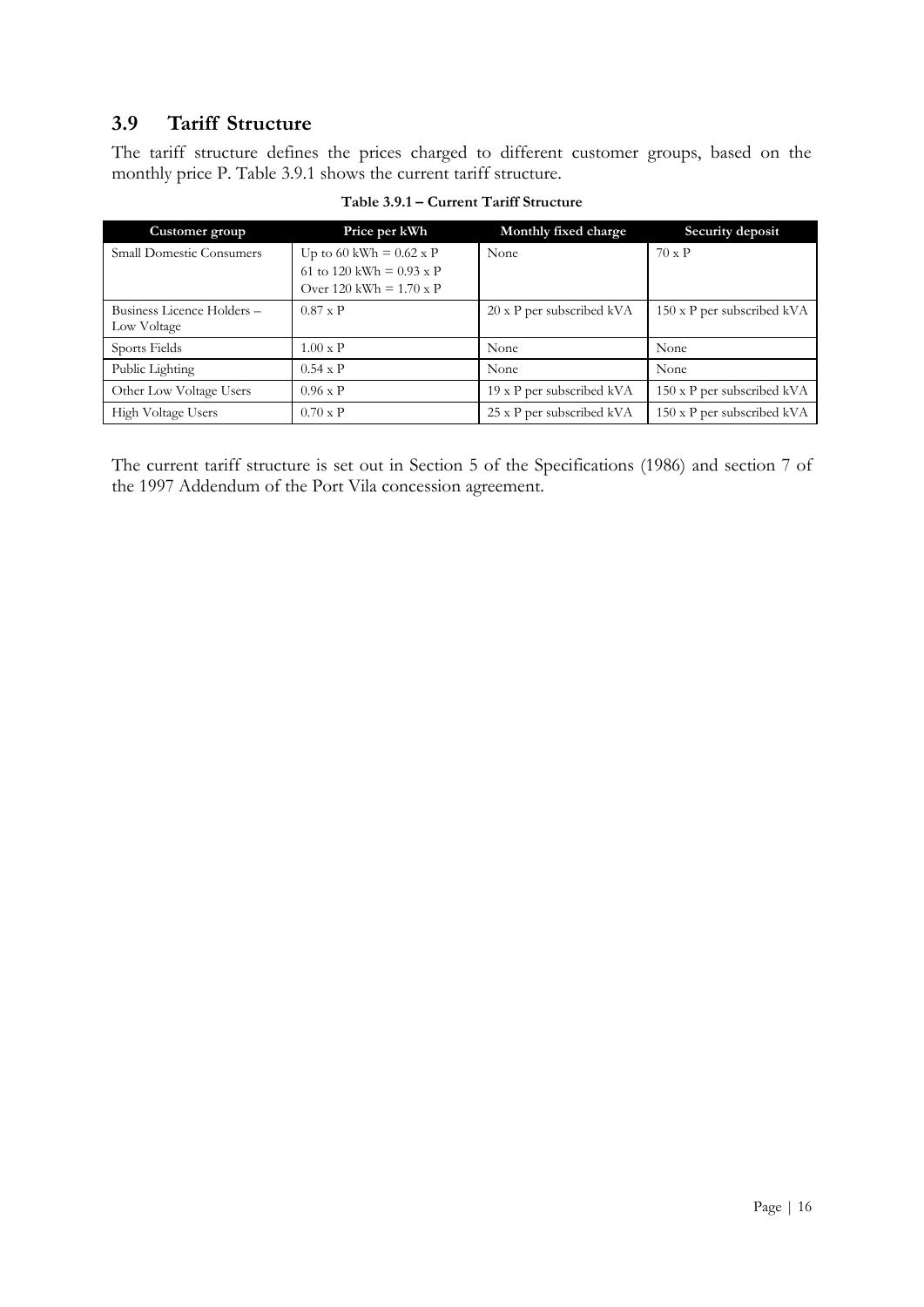<span id="page-16-0"></span>**4 UNELCO's Tariff Application Summary**

#### <span id="page-16-1"></span>**4.1 Overview**

On 24 February 2010 UNELCO submitted its tariff application to the URA. The application included a base scenario and UNELCO"s efficiency assumptions. The base scenario sets out UNELCO"s proposed forecasts of demand, generation, costs, and asset levels from 2010 to 2014. The efficiency assumptions consist of a net saving from operating and technical efficiencies. UNELCO propose as part of its submission that the Sarakata Special Reserve Fund be used to reduce the overall tariff, and also that there be a more significant reduction of tariffs for its low income customers.

The following sections describe UNELCO's assumptions as set out in its tariff application, including supporting evidence where it has been provided.



#### **Figure 4.1.1 – Breakdown of revenue from tariff**

The revenue generated by the tariff must cover the reasonable costs of providing electricity services in Vanuatu, and a return that covers the reasonable cost of capital.

The relative proportions of the major areas of cost (fuel costs, operating costs, and depreciation) and the return in the base scenario of UNELCO"s tariff application are shown in Figure 4.1.1.

#### <span id="page-16-2"></span>**4.2 Demand Forecast**

UNELCO"s revenue from electricity has several components. Each component is described below, with the assumptions that UNELCO have used to forecast each part of demand.

#### **4.2.1 Kilowatt-hour (kWh) Demand**

UNELCO proposed forecast demand across all concessions to be 3.2% per annum. This forecast is based on a discounted 10-year geometric average growth rate for all of the UNELCO concessions. UNELCO expects the next five years growth to be slightly lower than the previous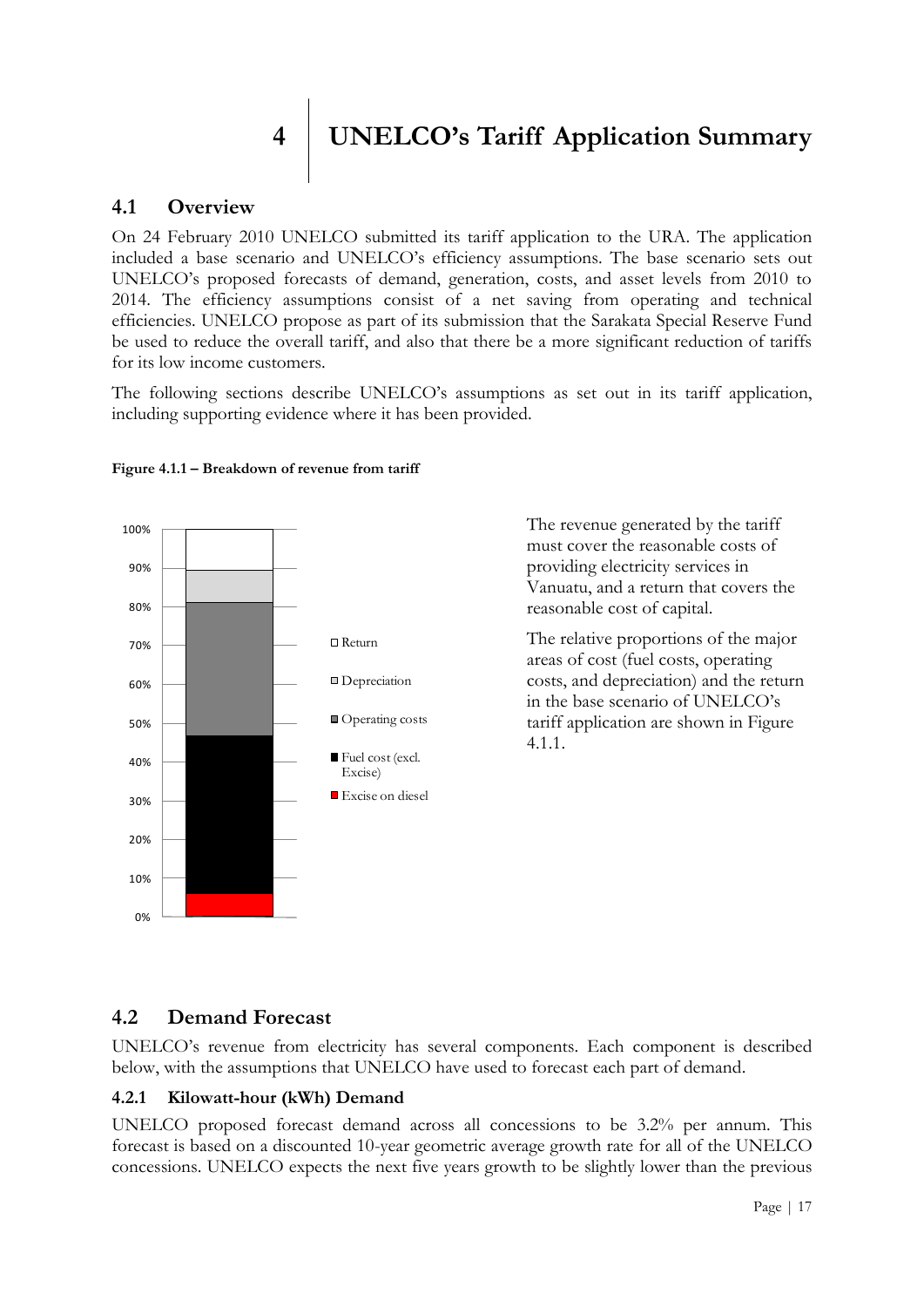ten years (+ 3.59 %) due to the global economic situation, as well as an extension of perimeter during the last 10 year period considered. For the year 2009 a 3.25% increase was recorded. The same growth rate is assumed for all consumer groups and all concessions.

#### **4.2.2 Kilovolt-amp (kVA) Demand**

Most categories of customers, except small domestic customers has a rating in kVA. For customers in the Industrial, Commercial, and Low Voltage (Other) categories, the monthly fixed charge is proportional to the rating of their connection in kVA. Demand growth in kVA is forecast the same way as for kWh.

Demand growth in kVA across all concessions is forecast to be 3.2%, the same as for kWh growth. The same growth rate is assumed for all consumer groups and all concessions.

#### **4.2.3 Power Factor (Cos Phi) Charges**

Cos Phi charges are penalties on industrial customers who achieve a power factor of less than 80%. UNELCO would like to retain the incentive for customers to improve their power factors. UNELCO have assumed that the revenue from these charges will remain constant for the next five years.

#### **4.2.4 Prime de transfo**

Prime de transfo is revenue paid by high voltage customers to rent a transformer from UNELCO, rather than have their own private transformer. UNELCO assume the growth in Prime de transfo to be in line with the 10 year average growth, which is 0.36% for Port Vila, and 2.07% in Luganville. There is no Prime de transfo revenue in Malekula or Tanna.

#### <span id="page-17-0"></span>**4.3 Generation Forecast**

#### **4.3.1 Port Vila**

Generation capacity in Port Vila comprises diesel/copra plant at Tagabe, diesel plant in Port Vila, and the wind farm at Devil"s Point. UNELCO have estimated the amount of power generated by the wind farm, and have estimated the amount of copra oil that will be used in the Tagabe generator. UNELCO have assumed that power generated by diesel will make up the difference between total gross power required (total demand plus forecast losses) and power generated by wind and copra oil.

The amount of power generated by the wind farm is assumed to be 4,600,000 kWh per annum from 2010 to 2012, and 6,600,000 kWh from 2012 to 2014. For a full explanation of this assumption, see Appendix B: Estimated Annual Energy Yield – Wind.

The diesel fuel efficiency across the Tagabe and Port Vila generators is assumed to be 0.259 litres per kWh.

For the purposes of the forecast, the cost of diesel is assumed to be constant at 85 vatu per litre from 2010 to 2014. The impact on costs of variations of fuel prices will be dealt with in more detail in the design of the Indexation Formula, which will be included in the URA"s Electricity Tariff Review Position Paper.

Copra oil is used in the Tagabe generator. The forecast use of copra oil in Port Vila is shown in Table 4.2.2.1 below: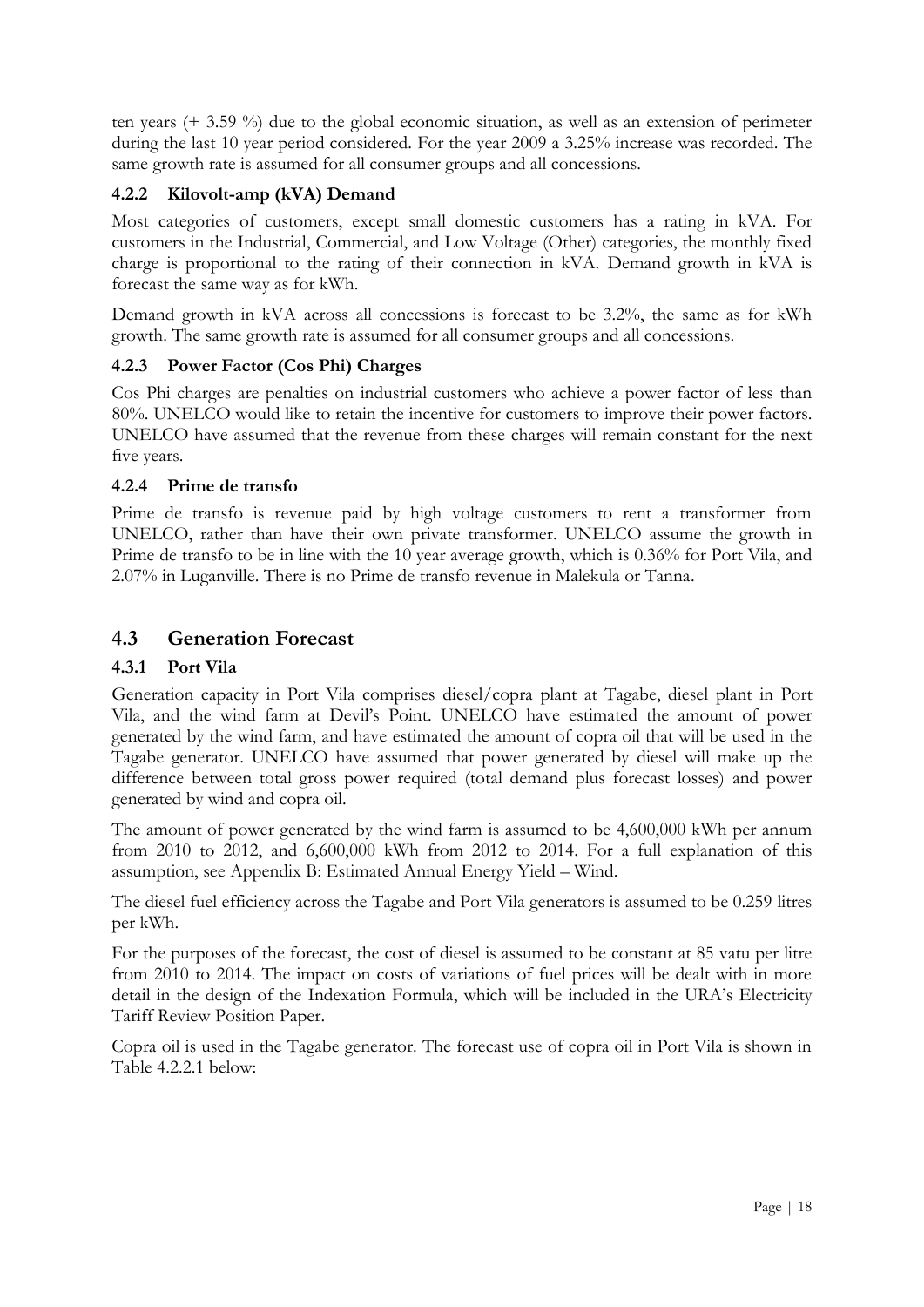| Year         | Copra consumption,<br>litres |
|--------------|------------------------------|
| 2010         | 750,000                      |
| 2011         | 1,400,000                    |
| 2012 to 2014 | 2,500,000                    |

**Table 4.3.1.1 Forecast copra oil consumption in Port Vila**

The efficiency of copra in the Tagabe generator is assumed to be 0.294 litres per kWh.

For the purposes of the forecast, the cost of copra oil is assumed to be constant at 100 vatu per litre from 2010 to 2014. The impact on costs of variations of fuel prices will be dealt with in more detail in the design of the Indexation Formula, which will be included in the Electricity Tariff Review Position Paper March 2010.

Losses are calculated as the difference between the electricity generated (gross energy) and the amount of electricity invoiced to customers. UNELCO have included un-invoiced energy in their losses amount. Losses are forecast to be at the same level as 2009.

#### **4.3.2 Luganville**

Generation capacity in Luganville comprises the diesel generator at Luganville, and the Sarakata hydroelectric plant. UNELCO have estimated the power generated by the Sarakata hydro plant. UNELCO have assumed that power generated by fuel will make up the difference between total gross power required (total demand plus forecast losses) and power generated by the Sarakata hydro plant.

The amount of power generated by the Sarakata hydro plant is assumed to be 5,614,000 kWh per annum from 2010 to 2014. For a full explanation of this assumption, see Appendix C: Estimated Annual Energy Yield – Hydro.

As set out in the Addendum to the Contract of Concession for the Generation of Public Supply of Electric Power in Luganville relating the handing over of the Sarakata Hydroelectric Power Station, UNELCO must set aside the fuel savings from running the hydro plant. The method of calculating these savings is set out in the addendum. For the purposes of calculating the Sarakata savings, the price of diesel is assumed to be 85 vatu per litre, and the price of lubricant oil is assumed to be 256.40 vatu per litre.

The diesel fuel efficiency for the Luganville diesel generators is assumed to be 0.286 litres per kWh.

For the purposes of the forecast, the cost of diesel is assumed to be constant at 85 vatu per litre from 2010 to 2014. The impact on costs of variations of fuel prices will be dealt with in more detail in the design of the Indexation Formula, which will be included in the Electricity Tariff Review Position Paper March 2010.

Losses are calculated as the difference between the electricity generated (gross energy) and the amount of electricity invoiced to customers. UNELCO have included un-invoiced energy in their losses amount. Losses are forecast to be at the same level as 2009.

#### **4.3.3 Malekula**

Generation capacity in Malekula comprises the diesel/copra generator. UNELCO have converted the generator to be able to run on 100% copra oil. The forecast of power generated is calculated as total demand plus losses.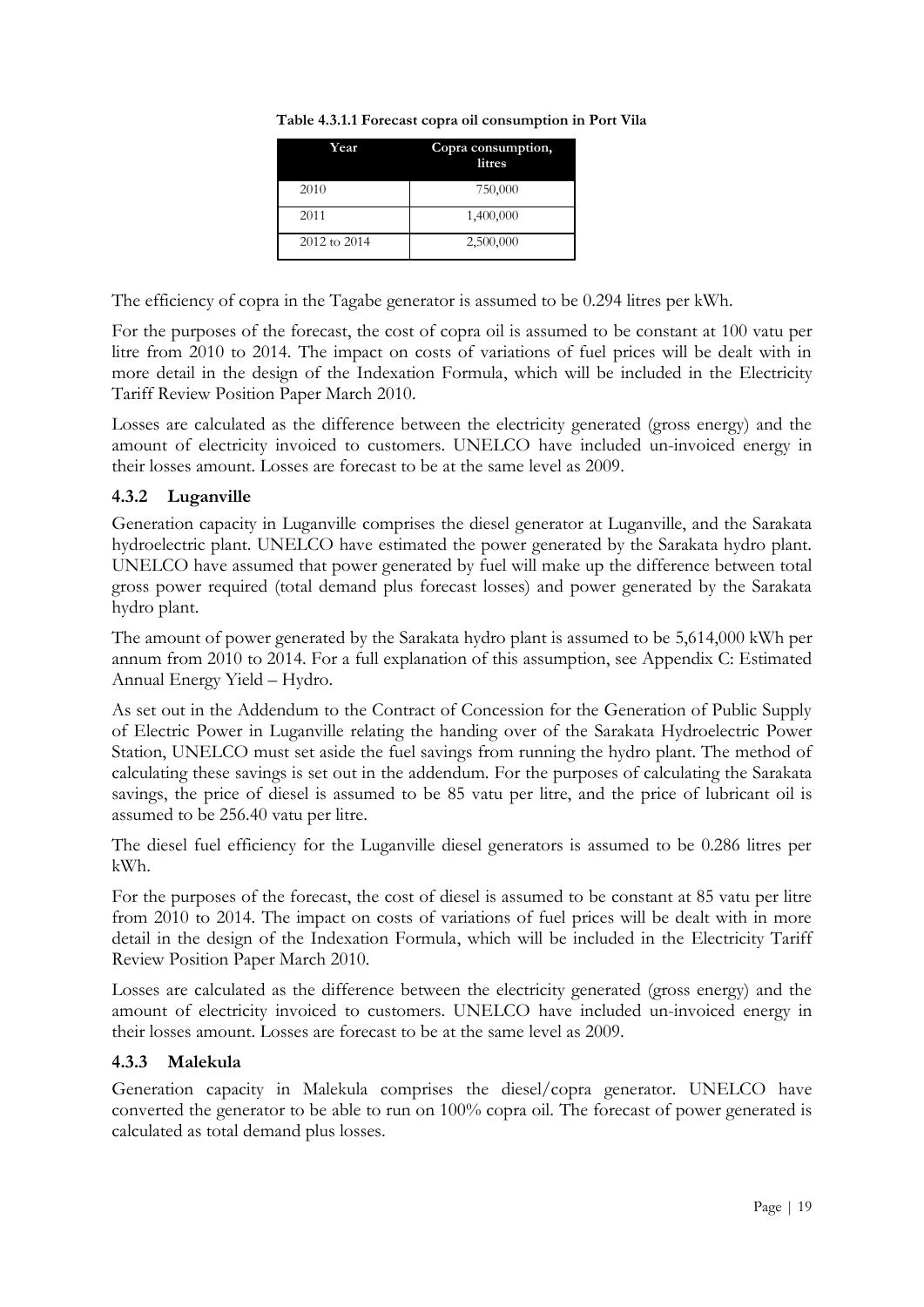The copra oil fuel efficiency for the Malekula generator is assumed to be 0.414 litres per kWh. In case any diesel is used in Malekula, the diesel fuel efficiency is assumed to be 0.357 litres per kWh.

For the purposes of the forecast, the cost of copra oil is assumed to be constant at 100 vatu per litre from 2010 to 2014. The impact on costs of variations of fuel prices will be dealt with in more detail in the design of the Indexation Formula, which will be included in the Electricity Tariff Review Position Paper March 2010.

Losses are calculated as the difference between the electricity generated (gross energy) and the amount of electricity invoiced to customers. UNELCO have included un-invoiced energy in their losses amount. Losses are forecast to be at the same level as 2009.

#### **4.3.4 Tanna**

Generation capacity in Tanna comprises the diesel generator. The forecast of power generated is calculated as total demand plus losses.

The diesel fuel efficiency for the Tanna generator is assumed to be 0.364 litres per kWh.

For the purposes of the forecast, the cost of diesel is assumed to the constant at 85 vatu per litre plus a freight charge of 20.5 vatu per litre from 2010 to 2014. The impact on costs of variations of fuel prices will be dealt with in more detail in the design of the Indexation Formula, which will be included in the Electricity Tariff Review Position Paper March 2010.

Losses are calculated as the difference between the electricity generated (gross energy) and the amount of electricity invoiced to customers. UNELCO have included un-invoiced energy in their losses amount. Losses are forecast to be at the same level as 2009.

#### <span id="page-19-0"></span>**4.4 Cost Forecast**

The Cost Forecast consists of several cost elements: Fuel Costs, Staff Costs, Other Costs, and Depreciation. UNELCO have provided forecasts for each of these. The trends in the different categories of costs are described below, with UNELCO"s explanation where it has been provided.

#### **4.4.1 Fuel Costs**

Fuel costs are calculated based on the Generation Forecast described above. The amount of power generated by each type of plant is forecast. Using assumptions of fuel efficiency, an estimate of the amount of fuel is calculated. The fuel cost is calculated using a forecast of the price of fuel per litre.

| Generator – Fuel type | Assumed fuel consumption,<br>litres/kWh |
|-----------------------|-----------------------------------------|
| Port Vila – Diesel    | 0.259                                   |
| Port Vila – Copra     | 0.294                                   |
| Luganville – Diesel   | 0.286                                   |
| Malekula – Diesel     | 0.357                                   |
| Malekula – Copra      | 0.414                                   |
| Tanna - Diesel        | 0.364                                   |

**Table 4.4.1.1 – Fuel efficiency assumption per generator and fuel type**

The Tariff Indexation formula will be used to take fuel price fluctuations into account.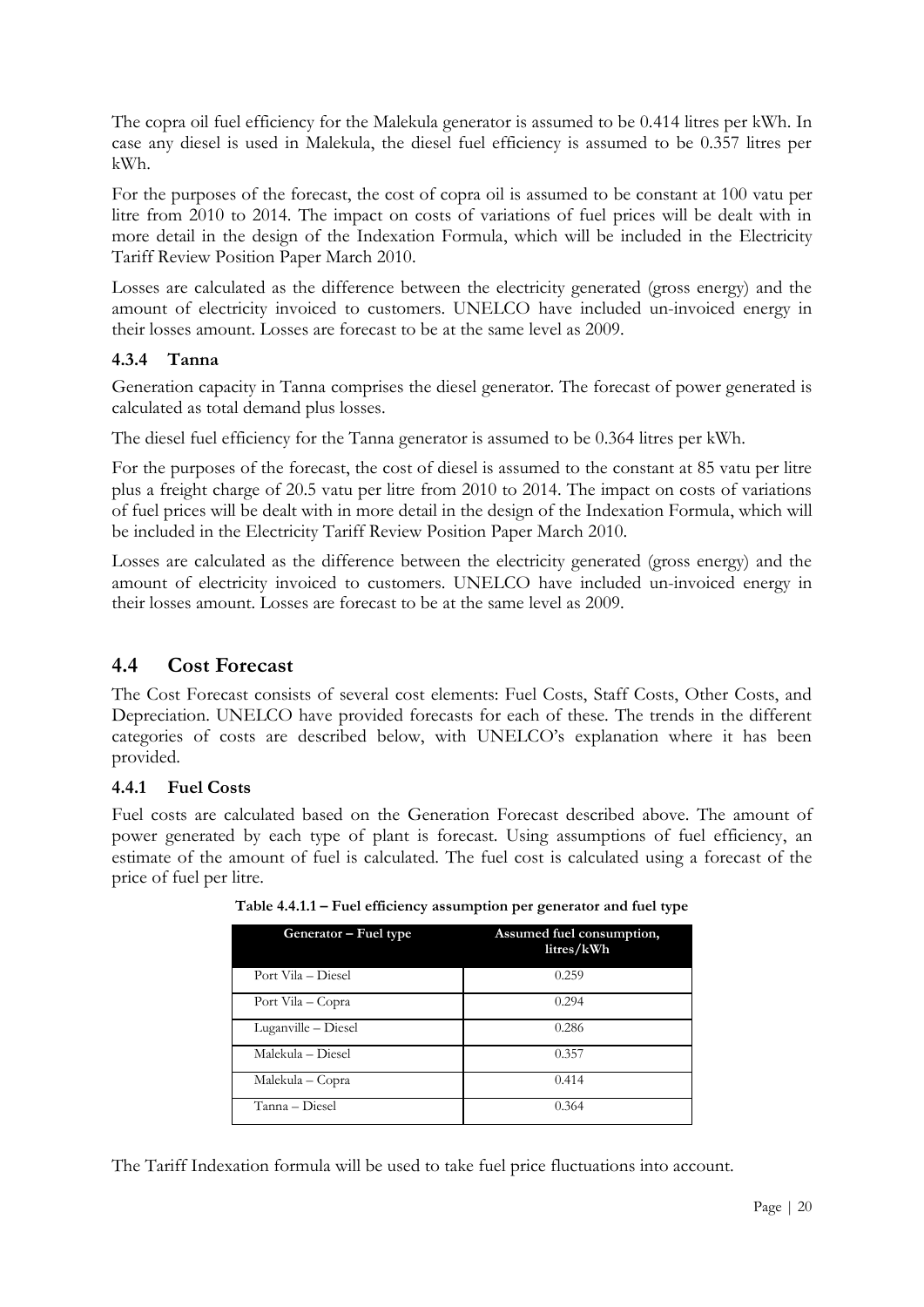| Fuel type / Concession          | Assumed fuel price per litre, vatu |
|---------------------------------|------------------------------------|
| Diesel / Port Vila & Luganville | 85                                 |
| Diesel / Malekula               | 85 plus 14.5 transport and fees    |
| Diesel / Tanna                  | 85 plus 20.5 transport and fees    |
| Copra / All                     | 100                                |

**Table 4.4.1.2 – Fuel price assumptions used in the Base Scenario**

#### **4.4.2 Staff Costs**

UNELCO have provided forecasts of staff costs from 2010 to 2014 for each electricity concession. The average annual change from 2009 levels to 2014 in forecast staff costs is shown in the table below.

**Table 4.4.2.1 – Average forecast annual change in staff costs 2009-2014**

| Concession | Average annual staff cost change<br>2009-2014, % |
|------------|--------------------------------------------------|
| Port Vila  | $+2.4%$                                          |
| Luganville | $+3.6%$                                          |
| Malekula   | $-1.7\%$                                         |
| Tanna      | $+3.1\%$                                         |
| Total      | $+2.6%$                                          |

#### **4.4.3 Other Costs**

Other costs included in UNELCO"s Tariff Application are:

- Goods & materials purchased
- Purchases non-stocked (e.g. sub-contracting)
- $\bullet$ Taxes

Costs not related to regulated services described in section 3.4.8 above are deducted from this area of costs.

The forecast level of these costs is shown in Figure 4.4.3.1.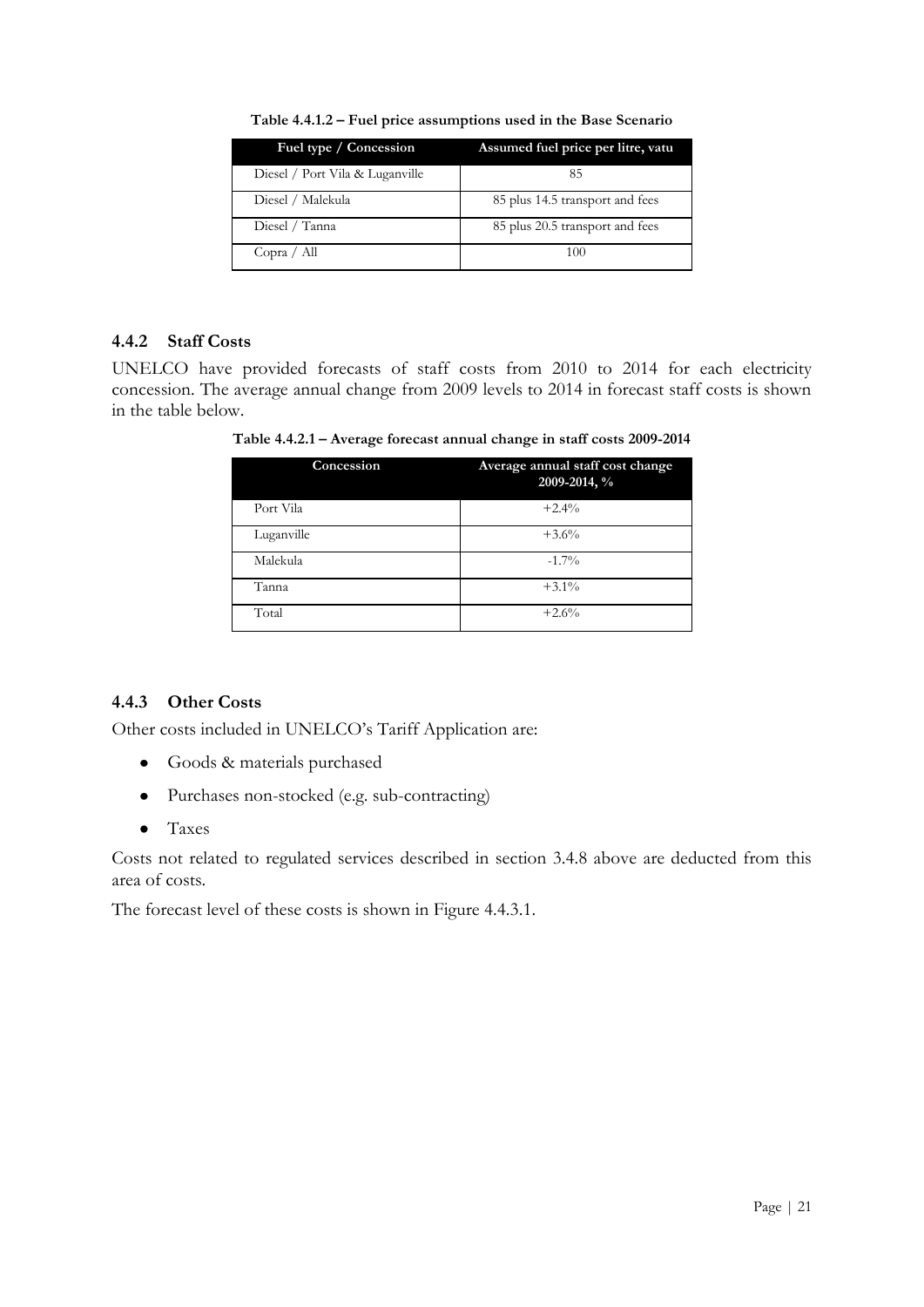

#### **Figure 4.4.3.1 – Forecast trend in other costs**

#### **4.4.4 Depreciation**

The method of accounting for depreciation and asset write-downs (Caducité) is defined in the concession contract, and is described in section 3.4.6. UNELCO have provided forecasts of this depreciation for 2010 to 2014.

#### <span id="page-21-0"></span>**4.5 Regulated Asset Base**

The Regulated Asset Base is the value of the concessionaire-funded assets for electricity distribution. This is calculated as the Net Book Value of all concessionaire-funded concession assets, plus any private assets owned by the operator that are necessary for the provision of electricity. It does not include any intangible assets, assets funded by third parties, financial assets or works in progress. The method of valuing these assets is specified in the concession contracts.

UNELCO have provided forecasts of the value of these assets from 2010 to 2014.

#### <span id="page-21-1"></span>**4.6 Reasonable Return**

The method of estimating a reasonable return to be included in the tariff is described in section 3.6. UNELCO"s assumptions to calculate an appropriate Weighted Average Cost of Capital (WACC) are shown in Table 4.6.1.1.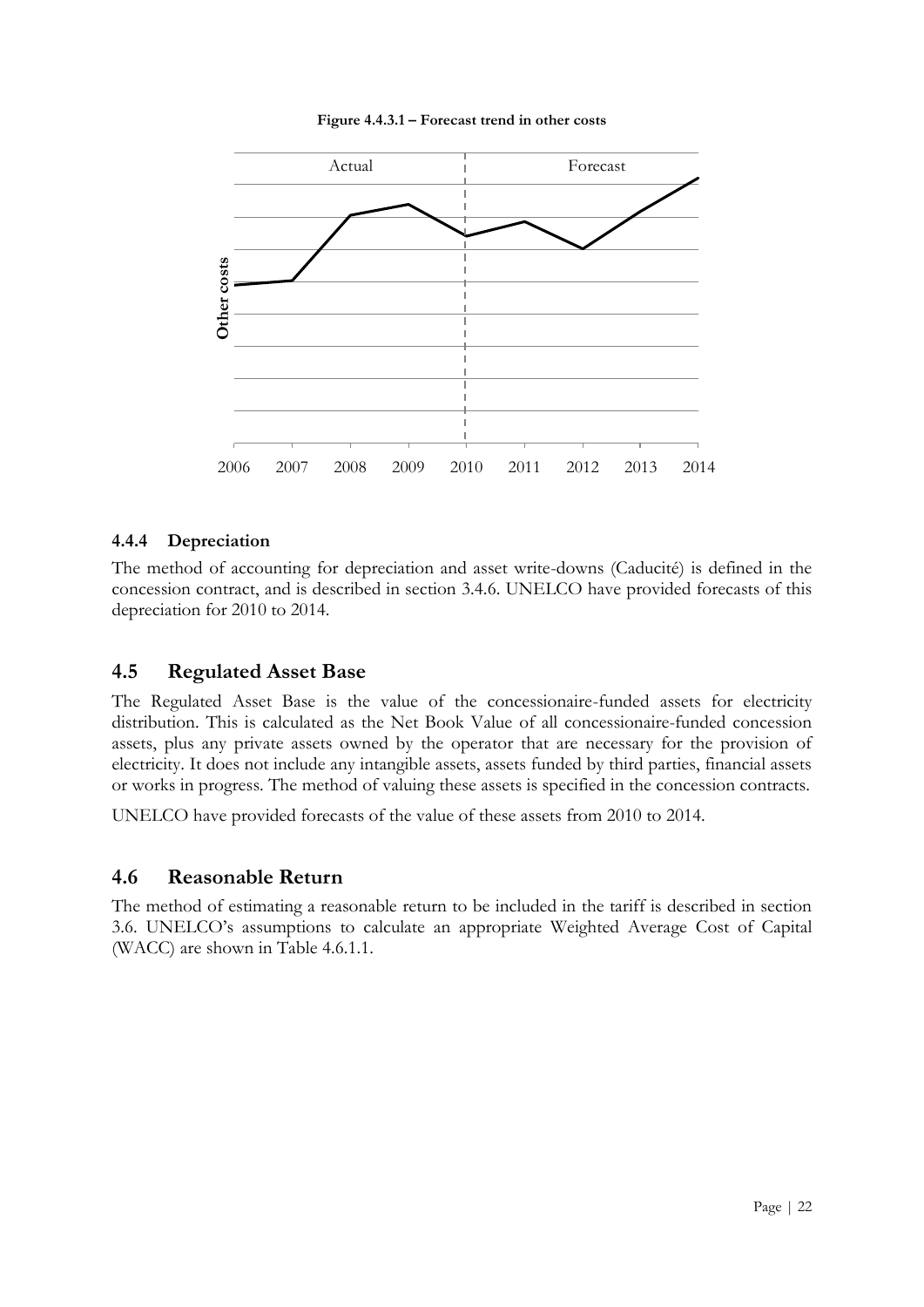| <b>WACC Component</b>                 | Assumption,       |
|---------------------------------------|-------------------|
|                                       | $\frac{0}{0}$     |
| Nominal risk free rate                | 4.00%             |
| Market risk premium                   | $5.00\%$          |
| Country risk premium                  | $6.00\%$          |
| Market rate of return                 | 15.00%            |
|                                       |                   |
| Corporate tax rate                    | $0.00\%$          |
| Gearing                               | 40%               |
| Equity proportion                     | 60%               |
| Rate of imputation credit utilisation | 50.00%            |
| Inflation rate                        | 4.7%              |
| Return on equity calculations         |                   |
| Nominal risk free rate                | $4.00\%$          |
| Market risk premium                   | $5.00\%$          |
| Country risk premium                  | $6.00\%$          |
| Market rate of return                 | 15.00%            |
| Asset beta                            | $\theta$          |
| Debt Beta                             | 0                 |
| Equity beta                           | $\overline{1.00}$ |
| Return on equity (before imputation)  | 15.00%            |
| Return on debt calculations           |                   |
|                                       |                   |
| Risk premium                          | $6.00\%$          |
| Return on debt (pre-tax)              | $10.00\%$         |
| Post-tax nominal WACC                 | 13.00%            |
|                                       |                   |
| Post tax real                         | 7.93%             |
| Pre-tax nominal                       | 13.00%            |
| Pre-tax real                          | 7.93%             |

#### **Table 4.6.1.1 – UNELCO's WACC assumptions**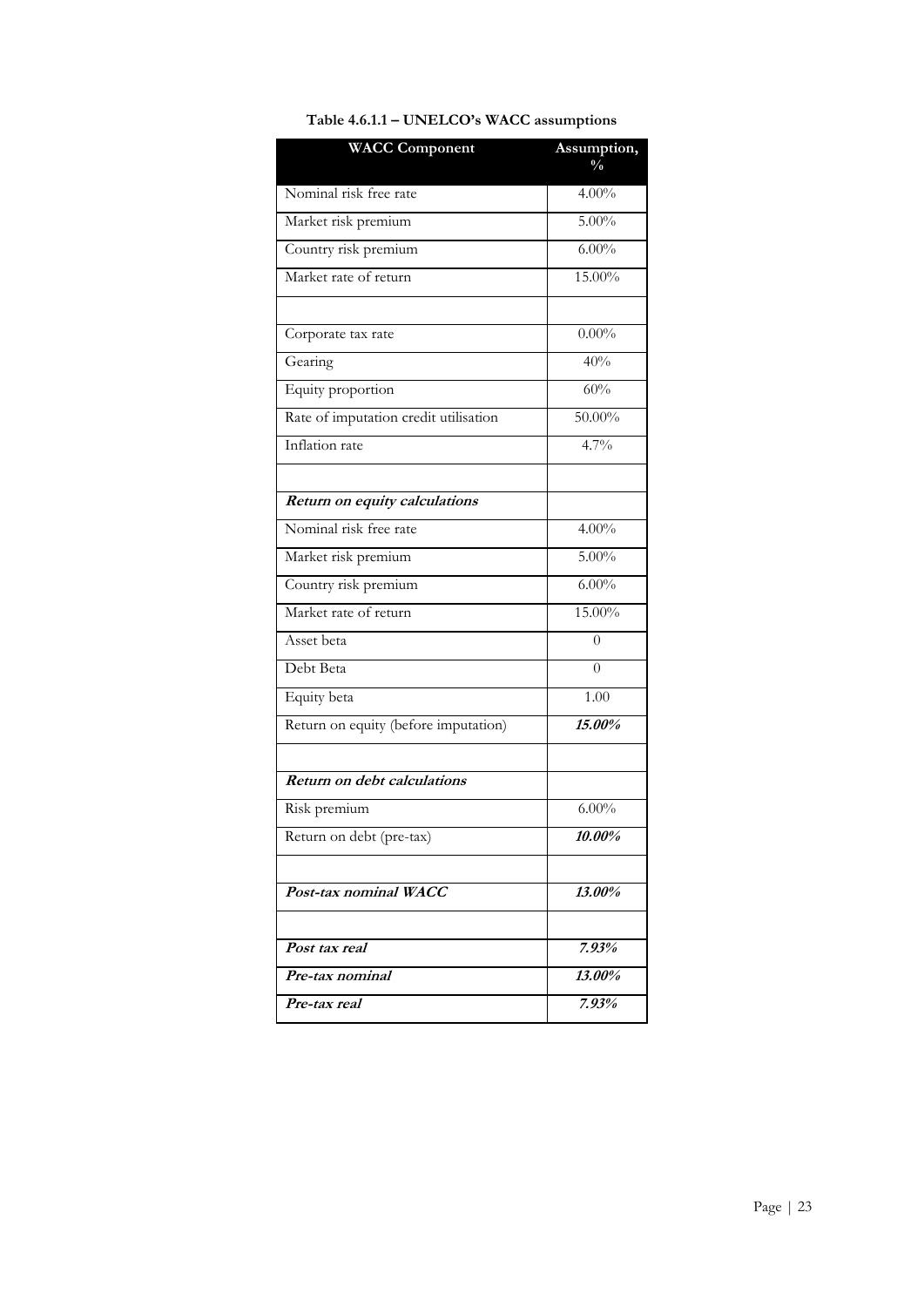#### <span id="page-23-0"></span>**4.7 Base Tariff**

Using the assumptions described above to create a Demand Forecast, Generation Forecast, Cost Forecast, Regulated Asset Base, and Reasonable Return, UNELCO have estimated a "Base Scenario" base price  $(P_0)$ .

This is then adjusted according to efficiency assumption described in section 4.8.

#### <span id="page-23-1"></span>**4.8 Global Efficiency Assumptions**

UNELCO have provided an estimate of the amount of administrative and technical efficiencies that can be achieved from 2010 to 2014. The proposed efficiency savings relative to the base scenario forecasts are shown in Table 4.8.1.

**Table 4.8.1: UNELCO's estimated operating efficiencies per annum**

| 2010       | 2011        | 2012          | 2013        | 2014        | Total       |
|------------|-------------|---------------|-------------|-------------|-------------|
| 98,495,643 | 142,460,919 | 164, 349, 618 | 185,560,998 | 193,254,746 | 784,121,924 |

#### <span id="page-23-2"></span>**4.9 Tariff Structure**

As part of their tariff application, UNELCO has put forward an adjustment to the Small Domestic Customer tariff structure shown in Figure 4.9.1.

The proposed structure contains significant reduction of 50 % for customers consuming less than 60 kWh each month, and a higher tariff for consumption from 60-120 kWh each month.

**Figure 4.9.1: UNELCO's proposed changes to the Small Domestic Customer tariff**

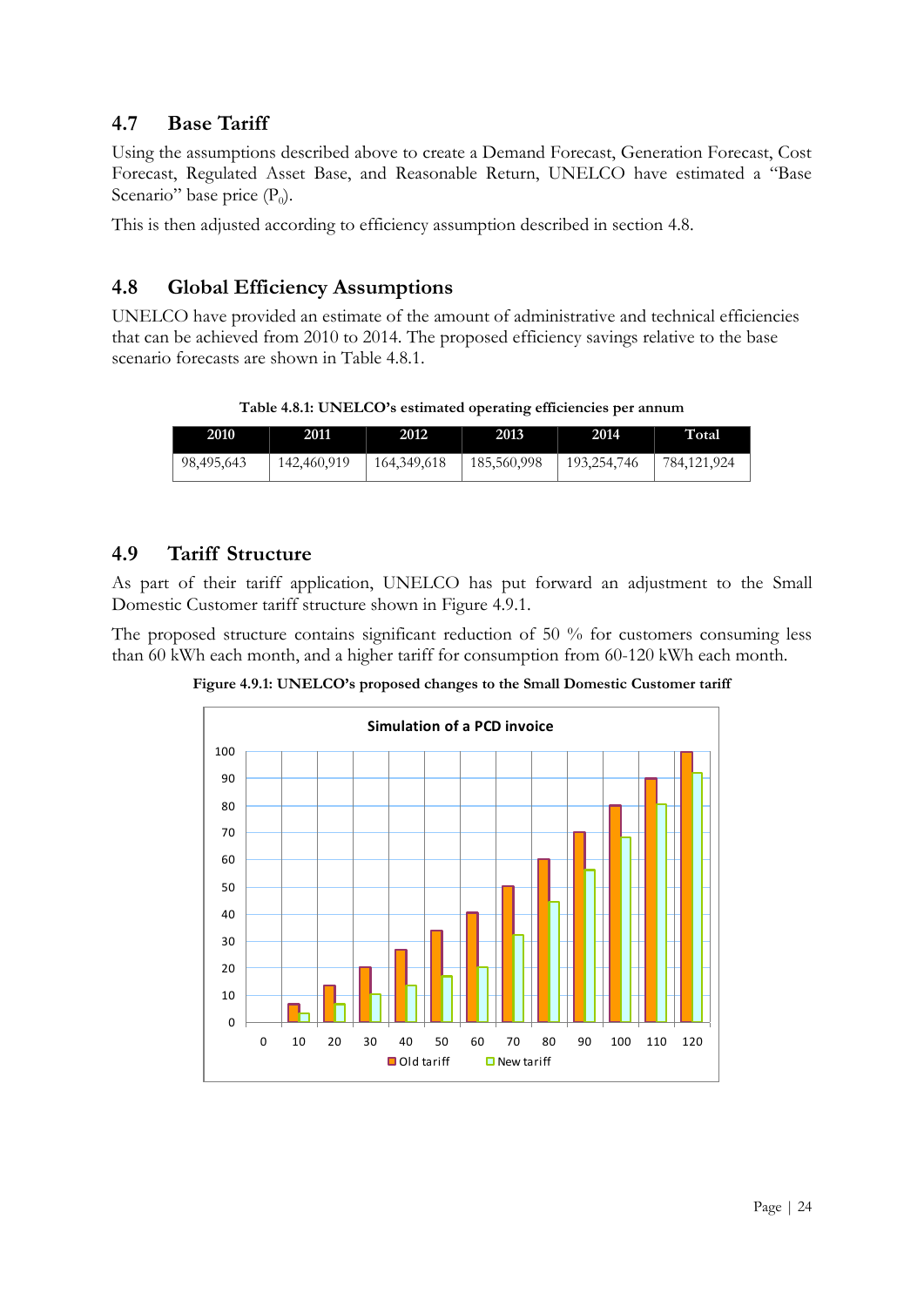#### <span id="page-24-0"></span>**4.10 Use of Sarakata Savings**

UNELCO proposes to incorporate all of the savings generated by the Sarakata hydro plant into a lower tariff for all electricity customers. UNELCO"s suggestion in this area is noted.

#### <span id="page-24-1"></span>**4.11 Integration of Renewable Energy in the Indexation Formula**

UNELCO proposes to integrate the impact of non-storable, renewable energy (wind, solar, hydroelectric) into the indexing formula for P. This amendment would establish a weighting factor that takes into account the ratio of diesel/copra output to total output (diesel/copra and renewable).

Every customer in all the concessions areas will thus benefit from the reduction of costs due to the use of renewable energy instead of gas oil, whatever the source and location (Hydro in Luganville, wind in Port Vila, geothermal in Efate for example)

$$
\left(0.44 \times \frac{G}{G_0} \times \frac{(E_t - E_{enr})}{E_t}\right)
$$

 $E_t$  - is the total gross output from all sources

 $E_{\text{enr}}$  - is the total gross output of all renewable sources (wind, solar, hydroelectric).

UNELCO propose that the new  $P_0$  to apply to the indexing formula will be calculated assuming 0% renewables.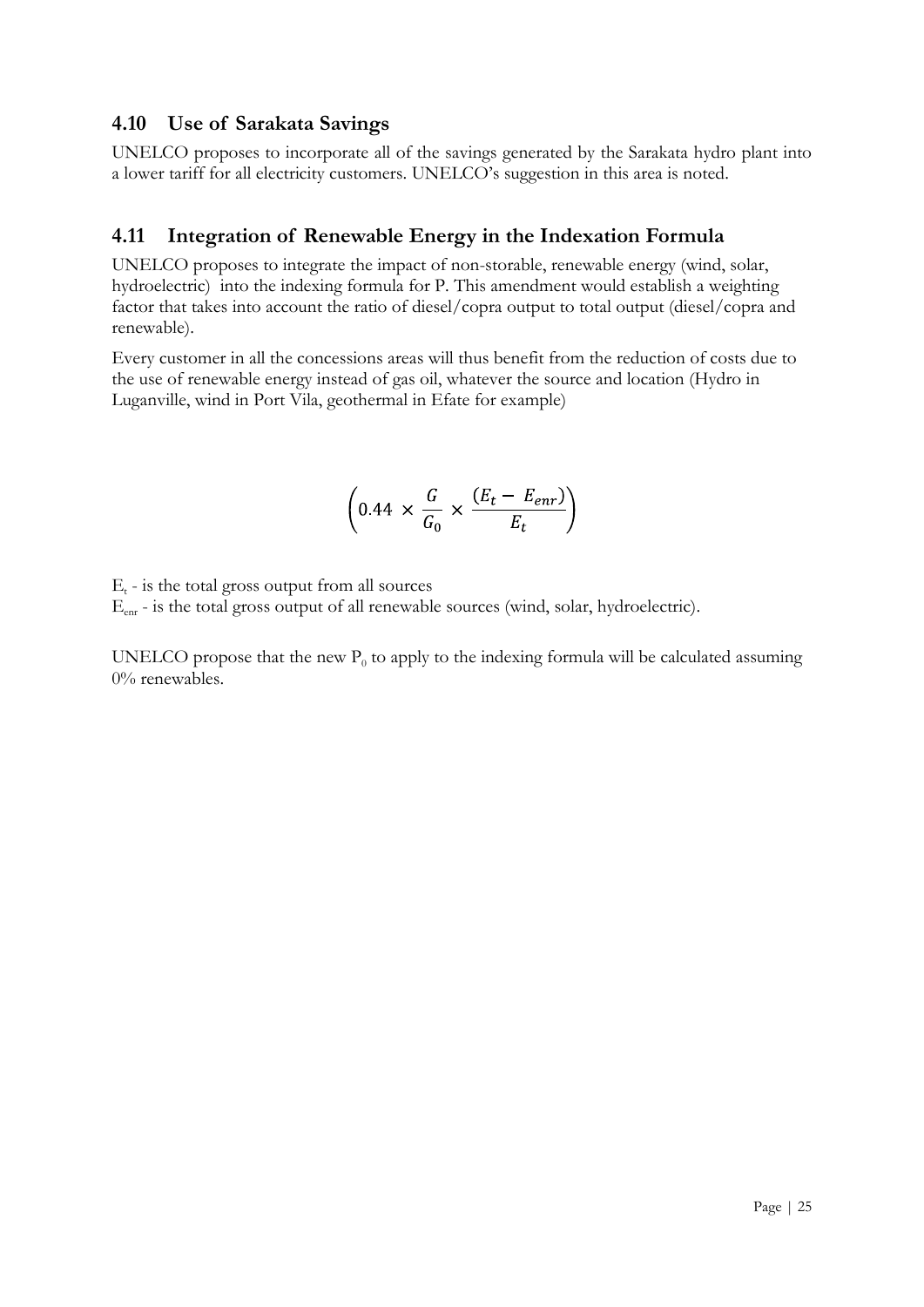This report sets out the methodology used to calculate the new tariff and describes UNELCO"s tariff application, including UNELCO"s assumptions and basis for its proposed tariff level, structure and formulae.

The next steps in the process are:

- <span id="page-25-0"></span>**URA Electricity Tariff Review Position Paper -**. The URA in response to  $\bullet$ UNELCO"s tariff application has /will publish its Electricity Tariff Review Position Paper, setting out the URA's initial assumptions for the setting of the tariff. Should these assumptions differ from the tariff application, the areas of difference will be highlighted and further comments provided by the URA
- **Consultation**. The Electricity Tariff Application Report March 2010 and Electricity  $\bullet$ Tariff Review Position Paper March 2010 will be made available to the public and all interested stakeholders. The URA will invite submissions on the position paper from the public, Government departments, UNELCO and all other stakeholders.
- **URA's Final Decision & Tariff Recommendation**. Following consultation on the  $\bullet$ URA"s Electricity Tariff Review Position Paper March 2010, the URA will publish its final recommended tariff. In the event that the final tariff is not agreed between the Government and UNELCO the matter will be referred to arbitration, as specified within the concession agreements. Following agreement on the new tariff level, structure, and formula, the new tariff will take effect upon signing of an addendum to the concession contracts by the Government and UNELCO.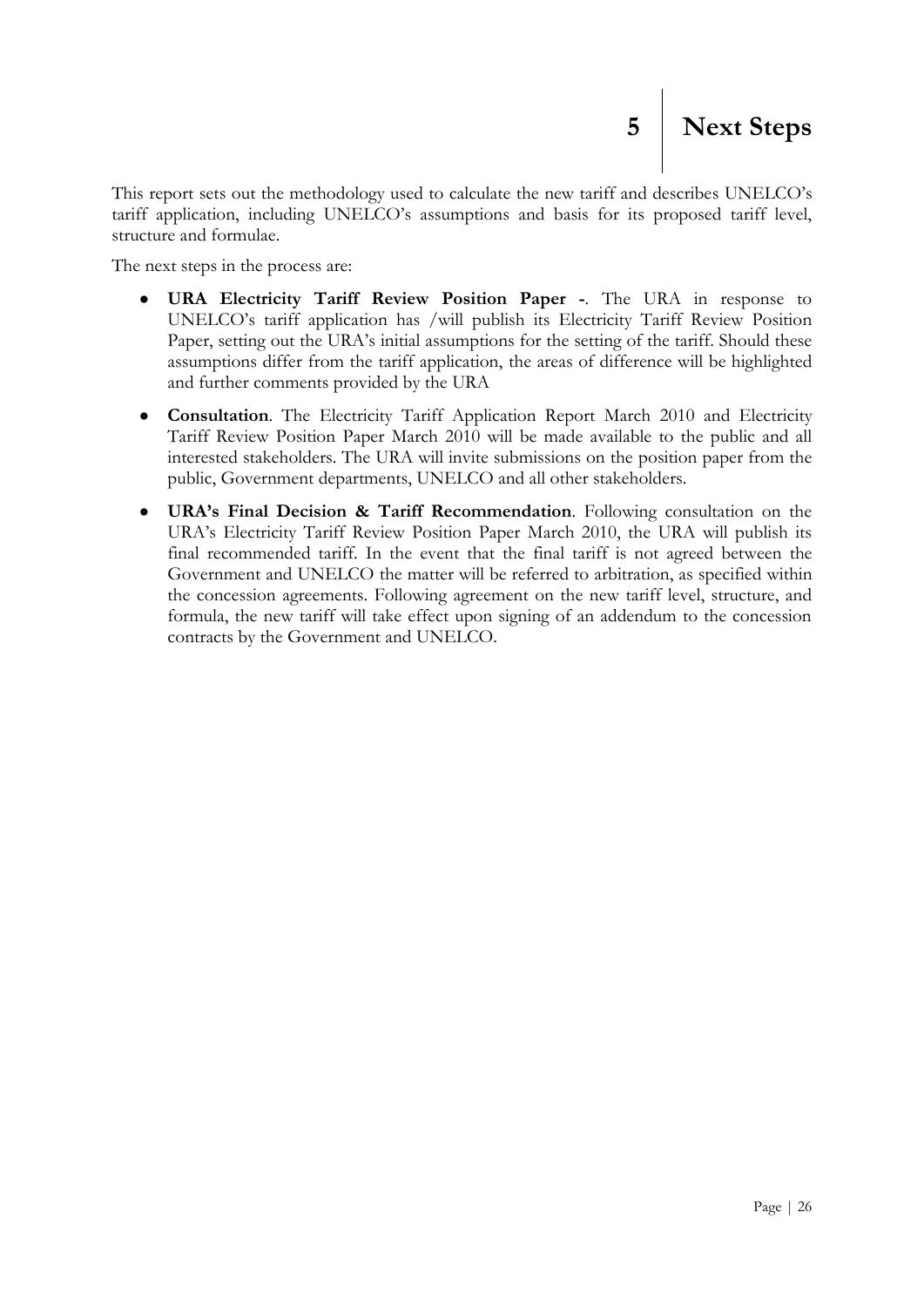## **Appendix A: Base Assumptions used by UNELCO**

<span id="page-26-0"></span>

| Type                   | Concession | Metric                                                                   | Assumption                                                                | Comments          |
|------------------------|------------|--------------------------------------------------------------------------|---------------------------------------------------------------------------|-------------------|
| Demand<br>Forecast     |            |                                                                          |                                                                           |                   |
| Demand<br>Forecast     | All        | kWh demand growth annual<br>growth rate 2010 to 2014                     | 3.2%                                                                      |                   |
| Demand<br>Forecast     | All        | kVA demand annual growth<br>rate 2010 to 2014                            | 3.2%                                                                      |                   |
| Demand<br>Forecast     | All        | Revenue growth from COS<br>PHI 2010 to 2014                              | $0\%$                                                                     |                   |
| Demand<br>Forecast     | All        | Revenue from Raccords<br>Transfo annual growth rate<br>2010 to 2014      | $3.2\%$                                                                   |                   |
| Generation<br>Forecast |            |                                                                          |                                                                           |                   |
| Generation<br>Forecast | Port Vila  | Wind generation 2010-2011                                                | 4,600,000 kWh                                                             | See Appendix<br>В |
| Generation<br>Forecast | Port Vila  | Wind generation 2012-2014                                                | 6,600,000 kWh                                                             | See Appendix<br>В |
| Generation<br>Forecast | Port Vila  | Diesel plant fuel efficiency                                             | 0.259 litres per kWh.                                                     |                   |
| Generation<br>Forecast | Port Vila  | Diesel price 2010 - 2014                                                 | 85 VUV per litre                                                          |                   |
| Generation<br>Forecast | Port Vila  | Port Vila Annual Coprah<br>consumption 2010 to 2014                      | 2010: 750 000 litres,<br>2011:1 400 000 litres,<br>2012: 2,500,000 litres |                   |
| Generation<br>Forecast | Port Vila  | Copra fuel efficiency                                                    | 0.294 litres per kWh.                                                     |                   |
| Generation<br>Forecast | Port Vila  | Copra price 2010 - 2014                                                  | 100 VUV per litre                                                         |                   |
| Generation<br>Forecast | Port Vila  | Monthly system losses (kWh<br>sold / kWh produced)                       | Same as 2009                                                              |                   |
| Generation<br>Forecast | Luganville | Annual hydro generation 2010<br>to 2014                                  | 5,614,000 kWh per annum                                                   | See Appendix<br>C |
| Generation<br>Forecast | Luganville | Price of lubricant oil (used in<br>Sarakata fund savings<br>calculation) | 256.40 VUV per litre                                                      |                   |
| Generation<br>Forecast | Luganville | Diesel plant fuel efficiency                                             | 0.286 litres per kWh                                                      |                   |
| Generation<br>Forecast | Luganville | Diesel price 2010 - 2014                                                 | 85 VUV per litre                                                          |                   |
| Generation<br>Forecast | Luganville | Monthly system losses (kWh<br>sold / kWh produced)                       | Same as 2009                                                              |                   |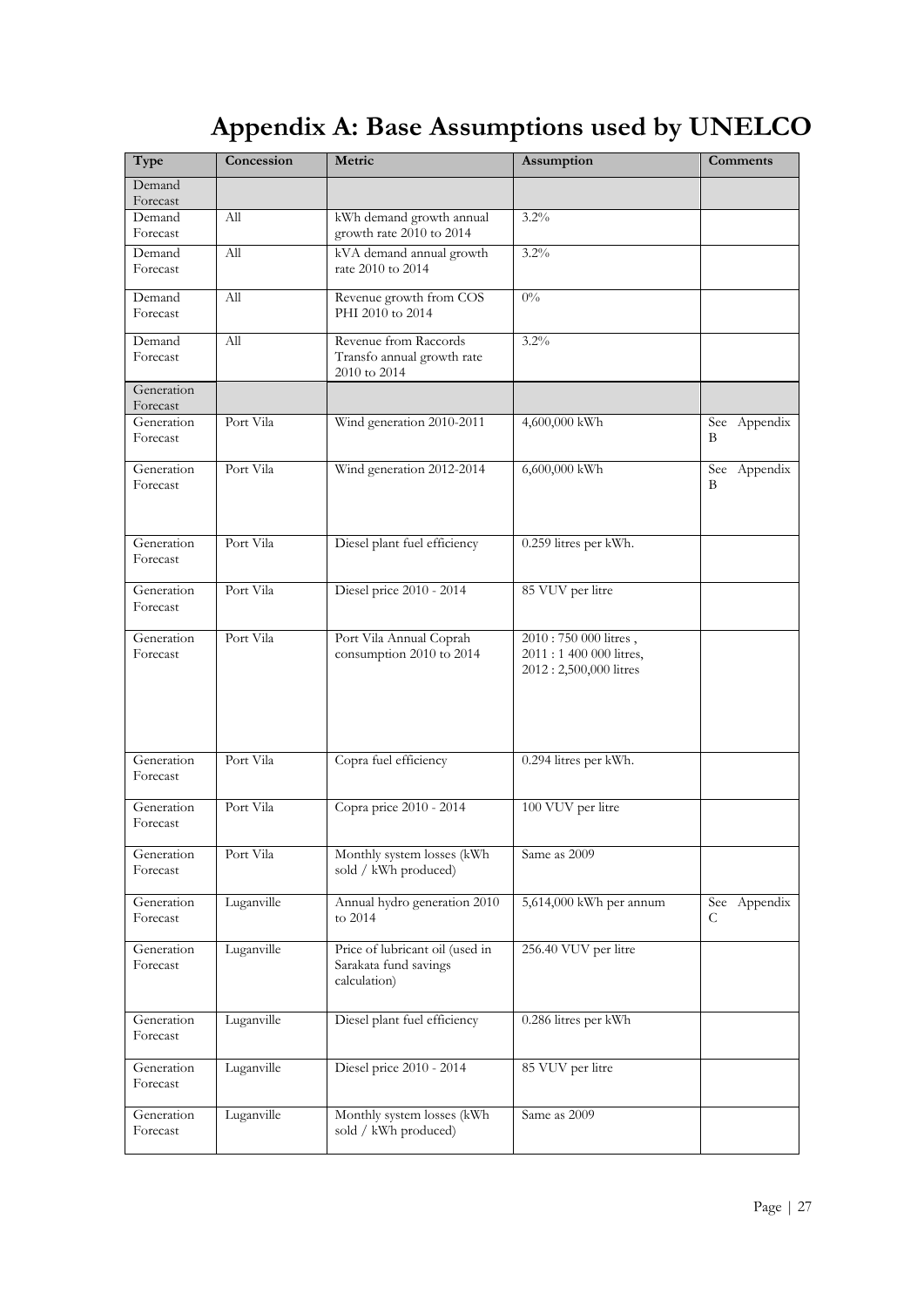| Generation<br>Forecast                           | Malekula   | Copra plant fuel efficiency                        | the Malekula generator is<br>assumed to be 0.414 litres per<br>kWh for coprah.                                                                                                                                                 |  |
|--------------------------------------------------|------------|----------------------------------------------------|--------------------------------------------------------------------------------------------------------------------------------------------------------------------------------------------------------------------------------|--|
| Generation<br>Forecast                           | Malekula   | Copra consumption                                  | 100 % production coprah                                                                                                                                                                                                        |  |
| Generation<br>Forecast                           | Malekula   | Copra price 2010 - 2014                            | 100 VUV per litre                                                                                                                                                                                                              |  |
| Generation<br>Forecast                           | Malekula   | Monthly system losses (kWh<br>sold / kWh produced) | Same as 2009                                                                                                                                                                                                                   |  |
| Generation<br>Forecast<br>Tanna                  | Tanna      | Diesel plant fuel efficiency                       | 0.364 litres per kWh.                                                                                                                                                                                                          |  |
| Generation<br>Forecast<br>$\mathcal{L}$<br>Tanna | Tanna      | Diesel price                                       | Port Vila price plus 20.5 VUV<br>per litre                                                                                                                                                                                     |  |
| Generation<br>Forecast<br>$\sim$<br>Tanna        | Tanna      | Monthly system losses (kWh<br>sold / kWh produced) | Same as 2009                                                                                                                                                                                                                   |  |
| Cost Forecast                                    |            |                                                    |                                                                                                                                                                                                                                |  |
| Cost<br>Forecasts                                | Port Vila  | Staff Cost 2010-2014                               | Increase 2.4% over this period                                                                                                                                                                                                 |  |
| Cost<br>Forecasts                                | Luganville | Staff Cost 2010-2014                               | Increase 3.6%                                                                                                                                                                                                                  |  |
| Cost<br>Forecasts                                | Luganville | Sarakata savings calculation                       | Theoretical diesel & lubricant<br>cost based on Sarakata savings<br>formula added to fuel cost for<br>Luganville. 10m removed from<br>staff cost for Luganville. 6m +<br>4m removed from Goods &<br>Other costs for Luganville |  |
| Cost<br>Forecasts                                | Malekula   | Staff Cost 2010-2014                               | Decrease 1.7%                                                                                                                                                                                                                  |  |
| Cost<br>Forecasts                                | Tanna      | Staff Cost 2010-2014                               | Increase 3.1%                                                                                                                                                                                                                  |  |
| Cost<br>Forecasts                                | All        | Other Costs 2010-2014                              | Change in average cost per<br>kWh, 2006-2009 to 2010-2014                                                                                                                                                                      |  |
| Reasonable<br>Return                             |            |                                                    |                                                                                                                                                                                                                                |  |
| Reasonable<br>Return                             | All        | Nominal risk free rate                             | $4\%$                                                                                                                                                                                                                          |  |
| Reasonable<br>Return                             | All        | Market risk premium                                | $5\%$                                                                                                                                                                                                                          |  |
| Reasonable<br>Return                             | All        | Country Risk Premium                               | $6\%$                                                                                                                                                                                                                          |  |
| Reasonable<br>Return                             | All        | Gearing                                            | 40%                                                                                                                                                                                                                            |  |
| Reasonable<br>Return                             | All        | Equity proportion                                  | 60%                                                                                                                                                                                                                            |  |
| Reasonable<br>Return                             | All        | Inflation rate                                     | 4.7%                                                                                                                                                                                                                           |  |
| Reasonable<br>Return                             | All        | Equity beta                                        | $\mathbf{1}$                                                                                                                                                                                                                   |  |
| Reasonable<br>Return                             | All        | Debt risk premium                                  | $1\%$                                                                                                                                                                                                                          |  |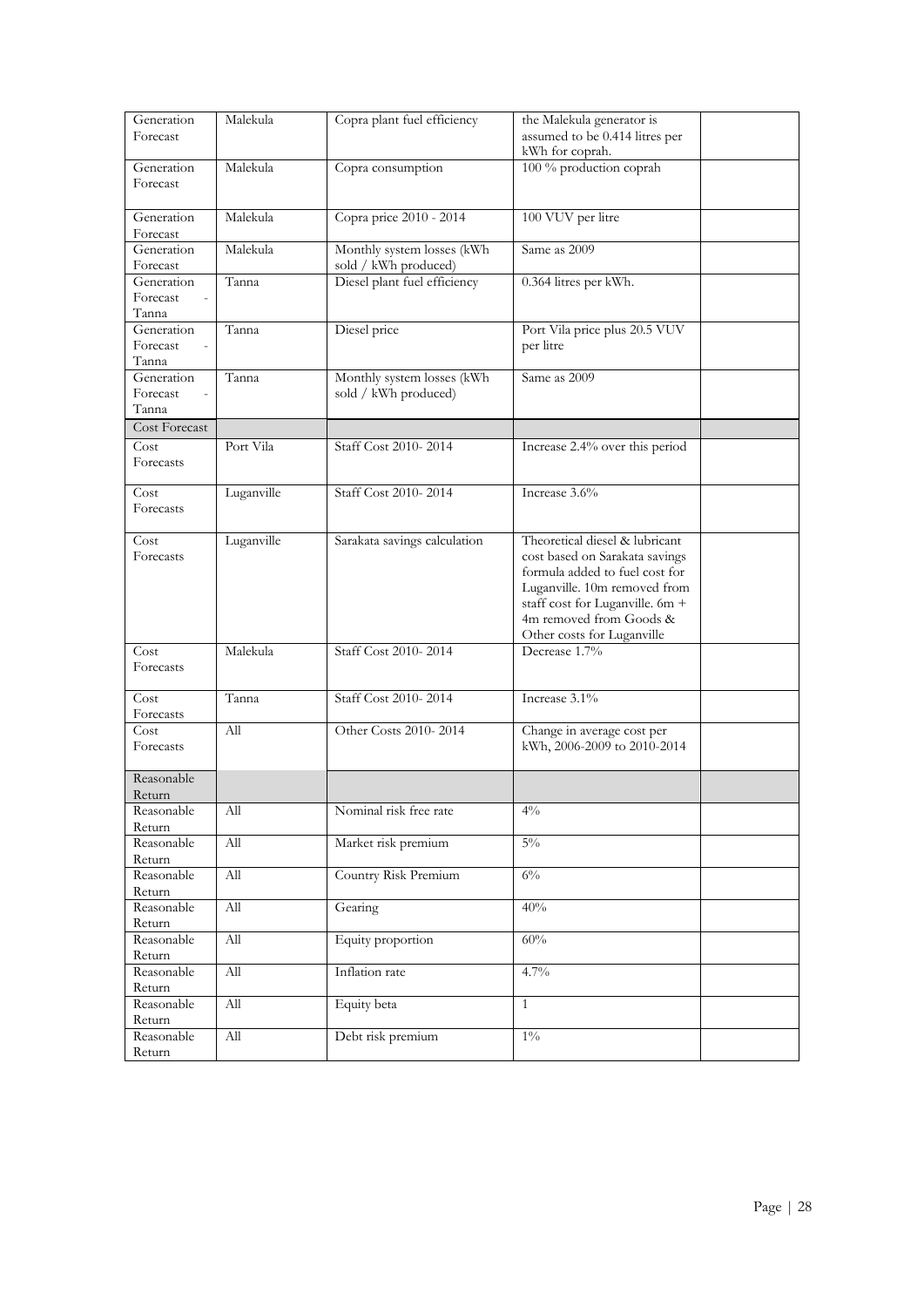### **Appendix B - UNELCO's forecasts of wind generation**

<span id="page-28-0"></span>This document was prepared by UNELCO and sent to the URA on the 27 October 2009.

#### **Background**

A measurement tower was installed on the plateau Kawena in May 2004. A study by Winergy with 17 months of measurements (05/05 to 10/06) calculated a net energy yield of **619 000 kWh / year** for a GEVMP 275kW placed at the location of the pole position.

A wind turbine was then installed next to the location of the measurement tower measurement. The results of operating the wind turbine from June 2007 to October 2008, was an estimate average energy yield of **471 000 kWh / year**.

An additional 10 turbines were commissioned in November 2008. With operation of 11 wind turbines up to September 2009 an estimate average energy yield of 312 000 kWh / year per turbine or **3 433 000 kWh / year** for 11 windmills is obtained.

#### **Limitations to Estimates**

- Measurements during the study period are not representative. It seems the  $\bullet$ measurements were made in a very windy year. The correlation with measurements of the station at Bauerfield could not be established, making it difficult to forecast estimates for the years to come.
- This study calculates the energy yield for a single wind turbine placed at the location of the measurement tower. It is likely that the expected wind, or the performance of the machine are lower than expected.
- The production of each of the 11 turbines is less than that of a single wind turbine placed on the site, due to the effects of wake (interference). Also the additional 10 wind turbines are placed at different heights and positions vis-à-vis the cliff edge.

#### **Experience So Far**

Given the new installation and experience of the team, other factors beside wind also impacted the output of the of 11 wind turbines.

- Testing the anticyclone mechanism and renewing the hydraulic systems all machines  $\bullet$ were out of service for 1 week
- Damage due to lightning on the turbine  $3$  out of service for 2 months
- Electrical fault on the system pitch of the turbine 4 out of service for 1/2 a month
- $\bullet$ Failure on the gearbox of the turbine 13 - out of service for 1 month
- 6 months maintenance of turbines was badly organized unavailable for 1 additional  $\bullet$ week for 5 turbines.
- Twisting of the nacelle on turbine 10 out of service for 2 months
- Problem with the gearbox of the wind turbines 3 and 8 out of service for 1 week

#### **Forecasted Wind Production**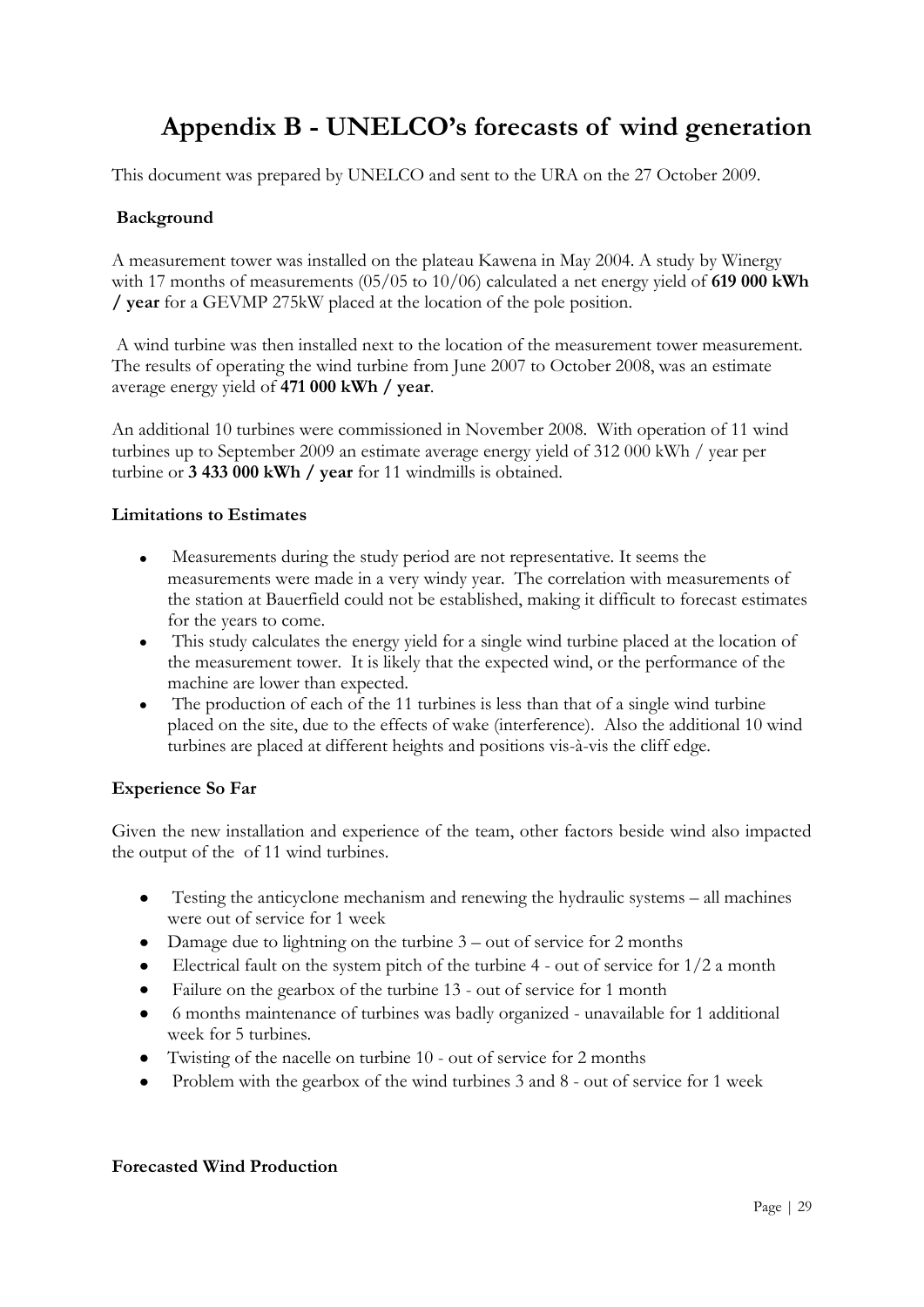To correct for the above factors, we have made the following assumptions:

- Compared to the actual results of the operation of turbines, we believe that the average value of producible estimated by Winergy must be reduced by 25%.
- Given the differences in production of turbine 7 before and after implantation of 10  $\bullet$ other machines, we consider the effects of cross wind wake decreases production by 5%.

**The average expected energy yield is thus 4 600 000 kWh / year for the entire wind farm (11 turbines).** The annual average production may vary  $+/-15%$  depending on the year .We can therefore expect an annual energy yield between **3 900 000 kWh** and **5 300 000 kWh.**

The weather data station at Bauerfield suggests that the average wind speed for the last 3 years is lower than the average over the past 25 years. These values are calculated from measurements made off every 3 hours, and measured at a site significantly different from the wind. It is not possible to use them to calculate a producible but we can still be used as an indicator.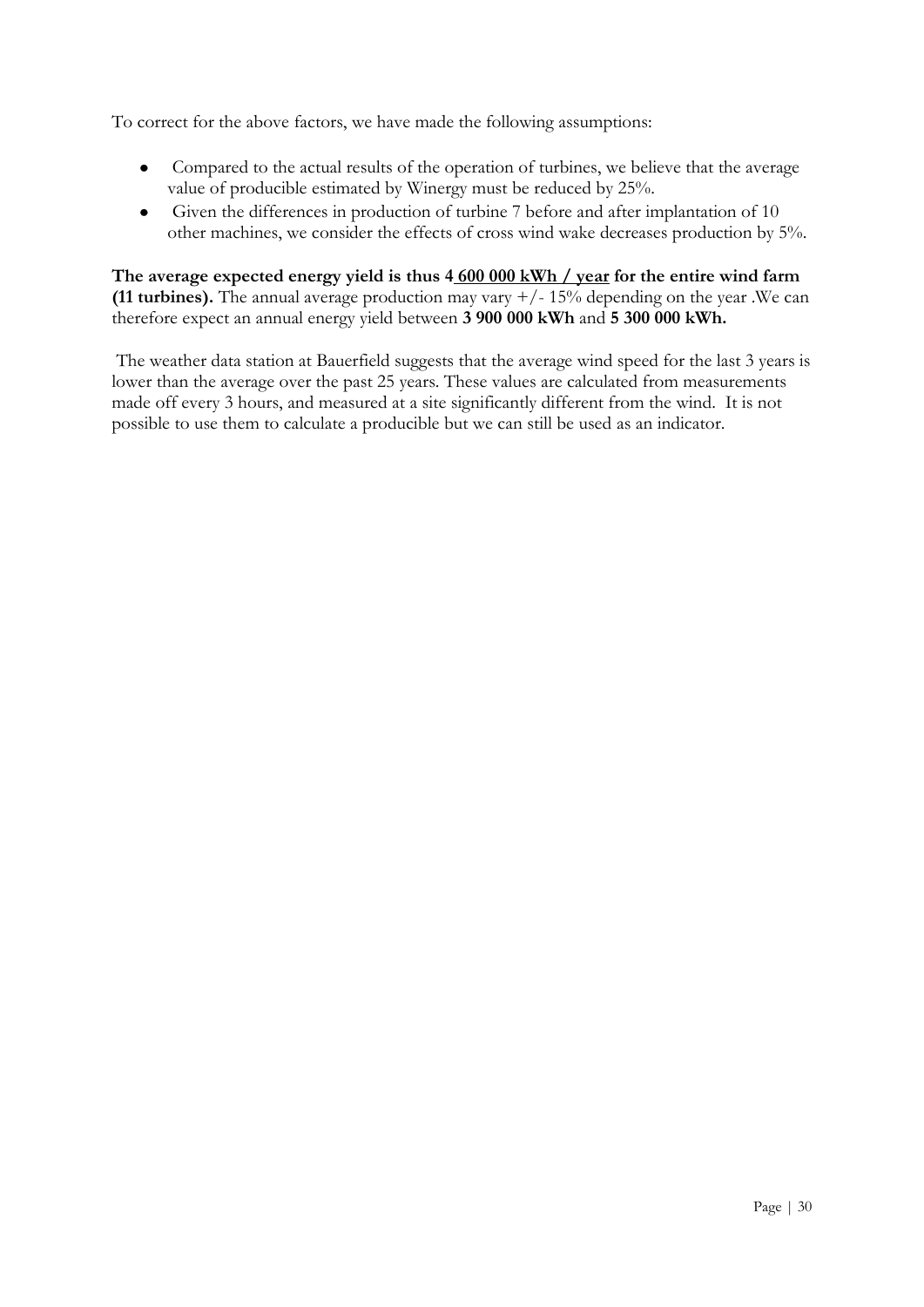## <span id="page-30-0"></span>**Appendix C - UNELCO's forecasts of hydro generation**

This document was prepared by UNELCO and sent to the URA on the 27 October 2009.

#### **Estimated Production for the Santo Hydro**

The Santo hydro consists of: 2 x 300 kilowatts asynchronous machine 1 x 600 kilowatts synchronous machine

This is supplemented by diesel generators:

- 2 x 1000 kW
- 1 x 750 kW

1 x 400 kW

1 x 250 kW

All Cummins engine output synchronous generators

Peak demand is estimated at: Maximum during the days  $= 1200$  kilowatts Minimum during the night  $= 650$  kilowatts

During the day, when the peak exceeds 800 kilowatts of load, the demand is supplemented by the diesel generators. At night, the pattern of consumption does not require the diesel generators.

#### **Method and Assumptions**

We use the monotonic load shown below for 2008 to give a possible annual hydro production of 7 000 000 kWh.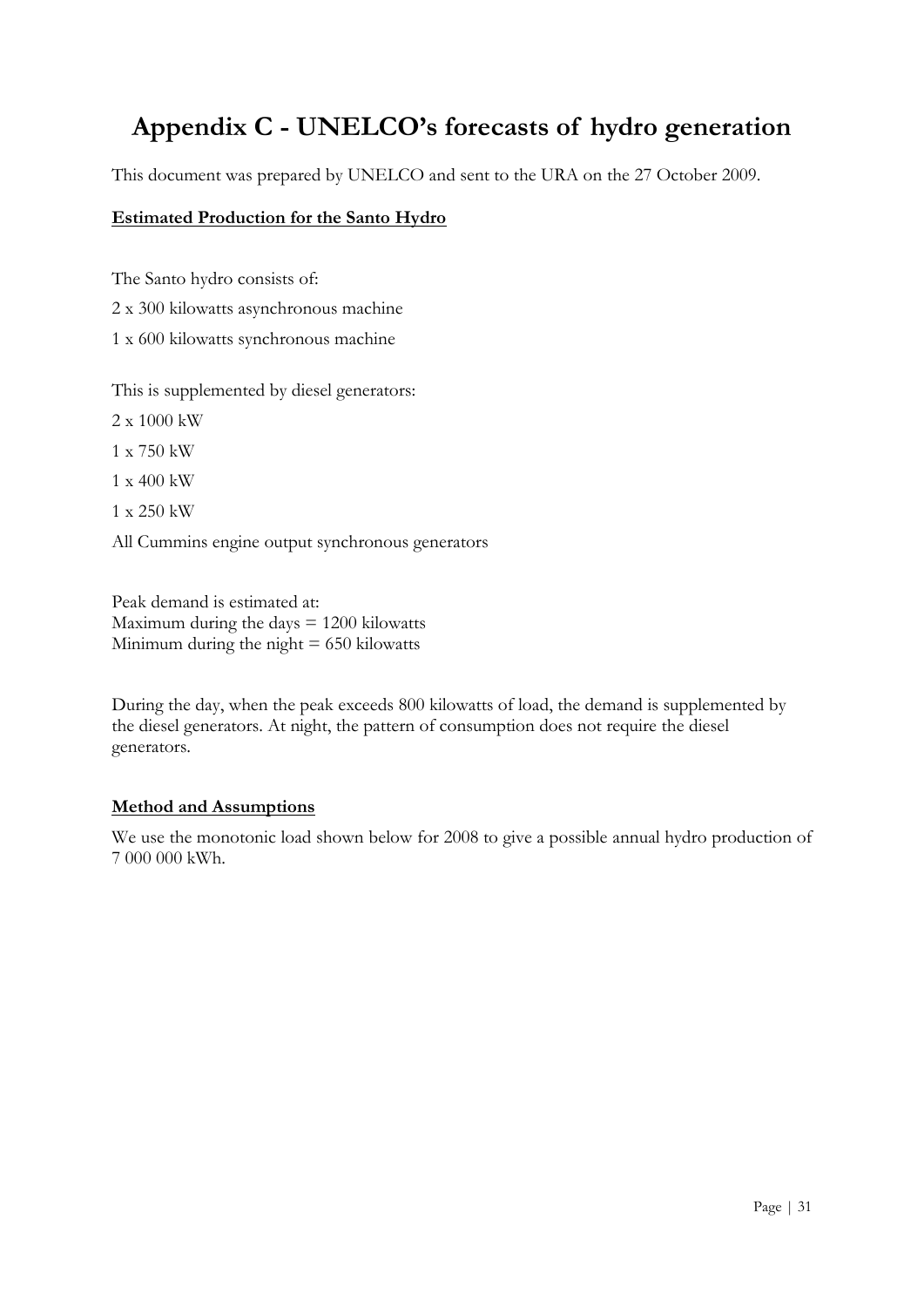

This number is calculated by subtracting the diesel production o 200 kW and using the 800 kilowatts of load, which imposes a de facto nominal power of 1000.

We deduce the load curve of total production by the triangle of 4500 hours on 200 kilowatts (see chart): (4500h x 200kw) /  $2 = 450000$  kWh.

#### **Assumptions**

 $\bullet$ 1 month full stoppage of the hydro to repair major damage to either the step-down transformers, the cell departure and arrival, or the transmission line.

This will reduce the hydro power supply to zero despite the potential dam capacity being available. Production will be based solely on the diesel generator on the basis of the average power of 900 kilowatts demand for 24hrs x 30days = 648 000 kWh

2 months a year period of low water flow causing a provision of 400 kilowatts a month,  $\bullet$ 600 kilowatts on the second month. This power demand must be supplied by the diesel generators which as above add 900 kilowatts per half day.

When the maximum hydro production is 400 kW the following diesel production is required: 500 kilowatts x 720 h  $/ 2 = 180 000$  kWh by diesel generation When the maximum hydro production is 600 kW:

300 kilowatts x 720 h  $/ 2 = 108000$  kWh by diesel generation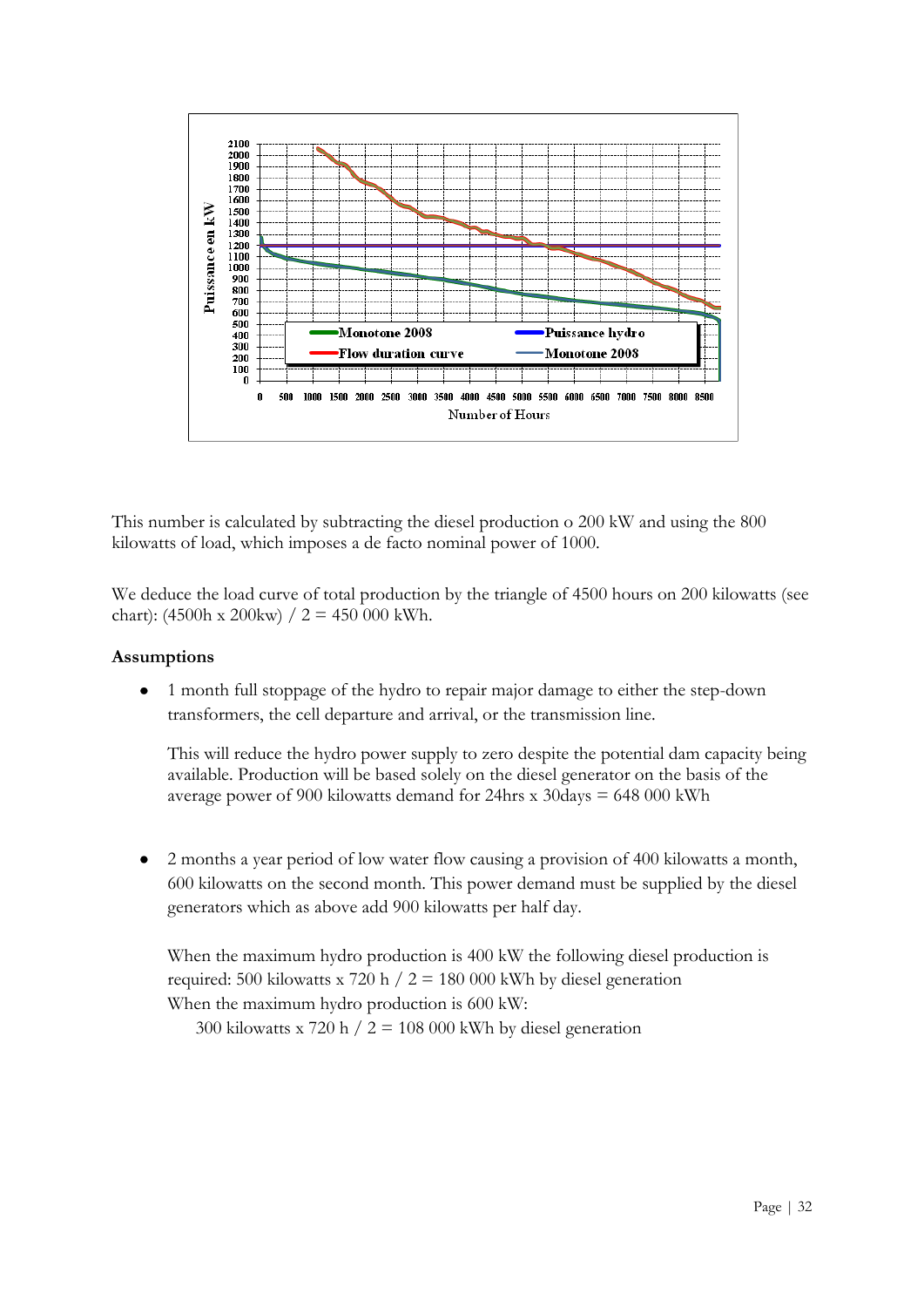

With the above assumptions the annual producible hydroelectricity is calculated as:

7 000 000 kWh (theoretical maximum)

- 450 000 kWh *share of annual* diesel
- *-* 648 000 kWh due to major damage
- *-* 288 000 kWh due to rainfall deficit.
- = 5 614 000 kWh production annually by hydro.